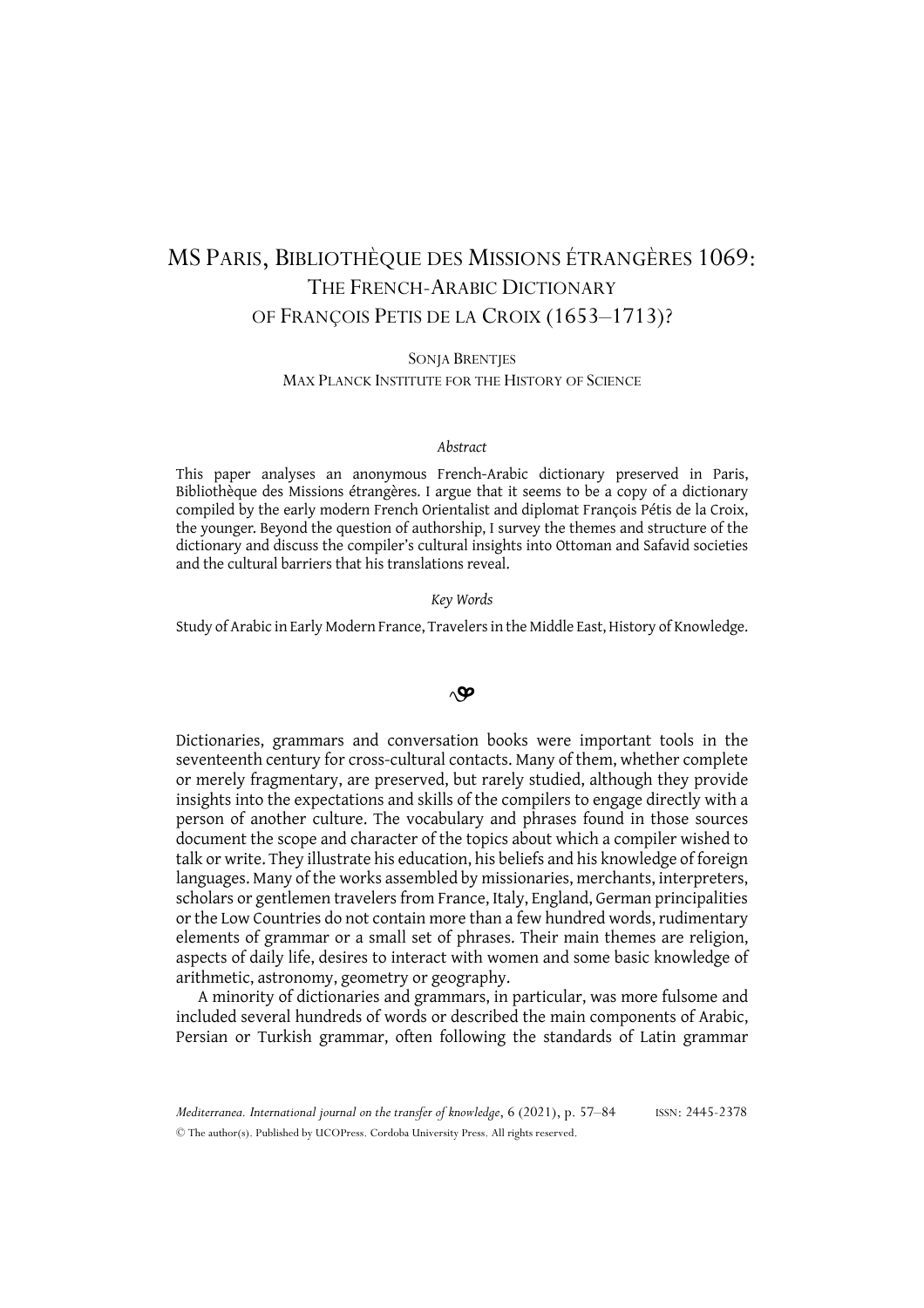books. Exceptional examples of dictionaries also exist, which can cover several ten thousand words plus at times a series of phrases. Such an exceptional dictionary is the object, which I will discuss in this paper. It is the big French-Arabic dictionary MS 1069, owned by the library of the Missions étrangères in Paris. It contains 1905 pages. Neither its date nor its author is known. MS 1069 is the only so far known version of this large collection of words and phrases with the specifics that characterize them. No other known French-Arabic dictionary from the seventeenth and early eighteenth centuries resembles it. Hence, all interpretations offered in this paper are based on this single, anonymous manuscript.

My paper surveys the content of the dictionary and highlights some of the cultural achievements made by its compiler as well as some of the cultural obstacles, which he did not manage to overcome. In the first section, I offer arguments for the time of compilation and a proposal for who the compiler of the long list of words and expressions may have been. The second section supports my proposal regarding the compiler by information taken mainly from the diary of this man. The third section discusses the dictionary's structure and formal properties. Sections four to six analyze the content of the dictionary according to its major word clusters: Muslim education and cultures; religious matters; politics, navigation, crafts and commerce. Section seven surveys examples expressing the cultural boundaries with which the compiler struggled and how he dealt with them. Section eight summarizes the results and highlights the main insights into a prime example of an early modern dictionary of two languages of essential relevance to politics, trade and culture.

## I. *Time of Composition and Possible Authorship*

The Missions étrangères were founded in Paris between 1658 and 1663 and run since 1659 by the Propaganda Fide in Rome. This sets a lower limit for the acquisition of the dictionary.

No further information about the origin of the work is available in the library of the Missions. Hence, the only available source for reflecting about when this project has been carried out and who might have composed it is the dictionary's content. This content provides clear information about the time span during which the collection was finalized. The repeated references to Louis XIV as a child and then the ruling king of France limits its production to the period between 1643 and  $1715<sup>1</sup>$ . The search for the historical origin of key words in MS 1069 in the database built for the *Dictionnaire de l'Académie Française* documents the existence

<sup>1</sup> MS 1069, p. 115, 264, 1002, 1490, 1580, 1685.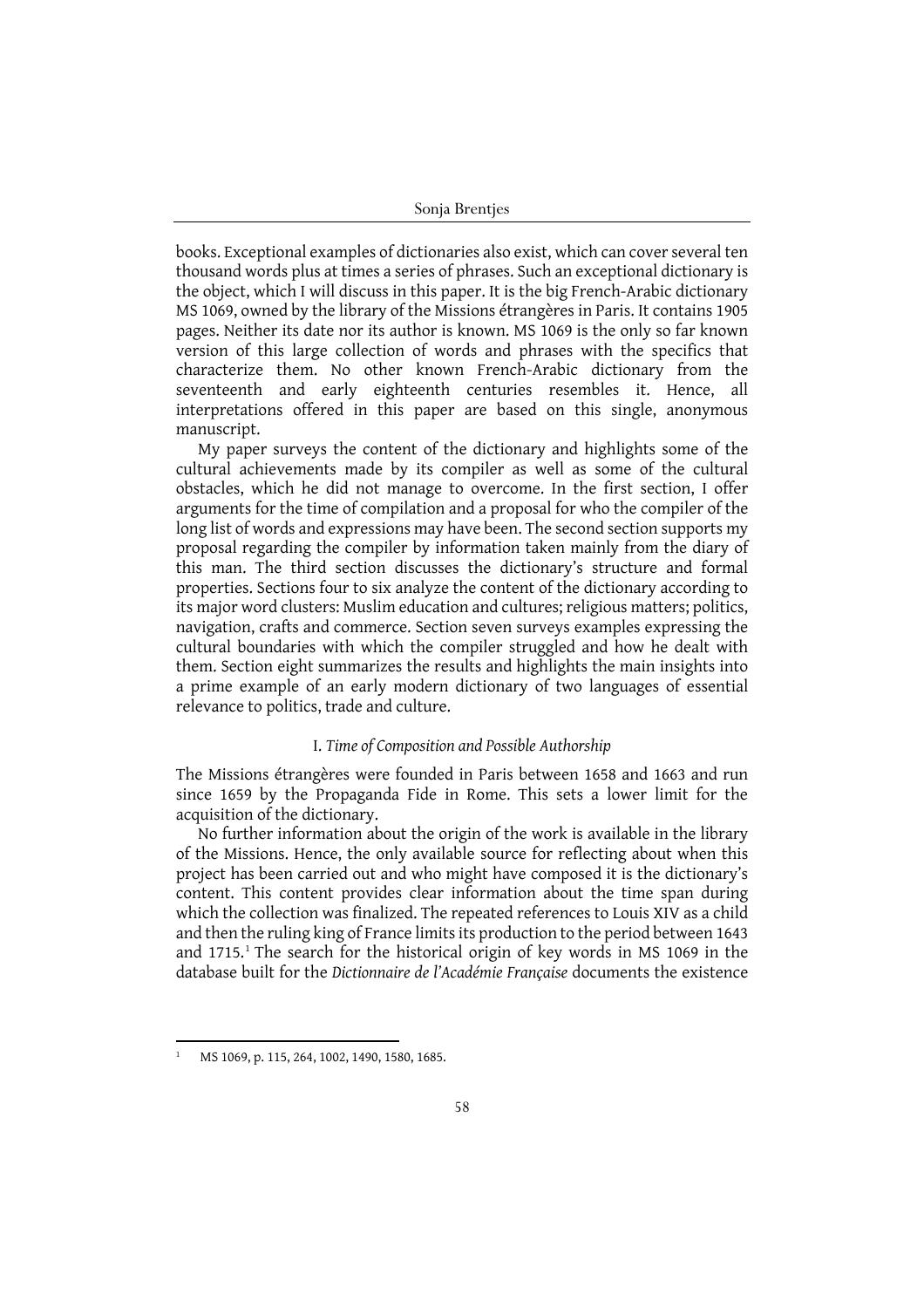of a number of terms from the seventeenth century.<sup>2</sup> This confirms that the work compiling this large set of words was carried out in the second half of the seventeenth or at the latest in the early eighteenth centuries.

These results do not prove, however, that the version extant today in the library of the Missions étrangères is the version written or dictated by its compiler. MS 1069 contains a few elements that suggest its being a copy of an earlier version. One of those elements is the contradiction between the French and the Arabic terms in a single line. Examples are Alexis and *rashā* (spelled in this manner) or Allidade (spelled in this manner) and Ya*ʿ*qūb, Dalīla.3 Alexis is an ancient Greek male personal name; *rashā*, as spelled and vocalized in the dictionary, can either be read as the verb *rashā* or the noun *rishāʾ*, none of which represents a personal name. Neither are the two words semantically related to Alexis, since Alexis seems to be derived from *aléxō* to ward off, turn away, defend etc., while *rashā* and *rishāʾ* mean very different things, among them to bribe or to conciliate someone with something, the rope of a bucket or a lunar mansion.<sup>4</sup> Allidade, being a mispelled medieval tranliteration of *al-iḍāda*, a kind of ruler attached to an astrolabe, some other instrument or functioning itself as such, is clearly not related to the ancient lovers Jacob and Delila. Such mistakes point to a loss of at least one, if not more lines during copying.<sup>5</sup>

A second indicator that MS 1069 is a copy of an earlier version is the existence of elementary scribal mistakes in comparison to correctly written related words. An example is the absence of the *alif* as a carrier of a *kisra* (a short i) in front of *ṭāliyānī*, which orresponds to *Italien*. <sup>6</sup> In the line above, *Italie* is properly transcibed with such an *alif* as *iṭāliya*. Other examples of this type are the vocalization of *madrasatun* with a sign for the absence of a vowel (*sukūn*) not only on the *dāl* (d), but also on the *mīm* (m), the vocalization of *bi-ʿawn* (*illāhi wa-tawfīqihi*) with two *ḍamma*s (short u) instead of one *ḍamma* and one *sukūn*, the mispelling of *daftarun* as *waftarun*, the replacement of *yā* (a long i) in *taʿrīf* by a *kisra*, the spelling of *yaʾdubu* with a *waw* (a long u) instead of a *ḍamma* (*yaʾdūbu*), the confused rendering of perspective as *ʿilm al-manṭūrāt* instead of *ʿilm al-manẓūrāt* or more appropriately *ʿilm* 

<sup>&</sup>lt;sup>2</sup> See, for instance, the following entries at  $\lt$ https://www.dictionnaire-academie.fr  $\gt$  (last accessed 17 March 2021): *canicule* (for Sirius); *censure*; *propagande*; *dissertation*; *exactitude*; *laboratoire*; *libertinage*; *pléonasme*; *rafinement* (sic!); *salon* (MS 1069, p. 198, 219, 322, 522, 658, 957, 982, 1301, 1438, 1593).<br>MS 1069, p. 36, 39.

<sup>4</sup> < http://www.perseus.tufts.edu/hopper/morph?l=a%29le%2Fcew&la=greek#lexicon > (last accessed 17 March 2021); EDWARD WILLIAM LANE, *An Arabic-English Lexicon,* 8 parts, Librairie du Liban, Beirut 1968, pt. III, 1001.<br>MS 1069, p. 103.

<sup>6</sup> Ibid., p. 948.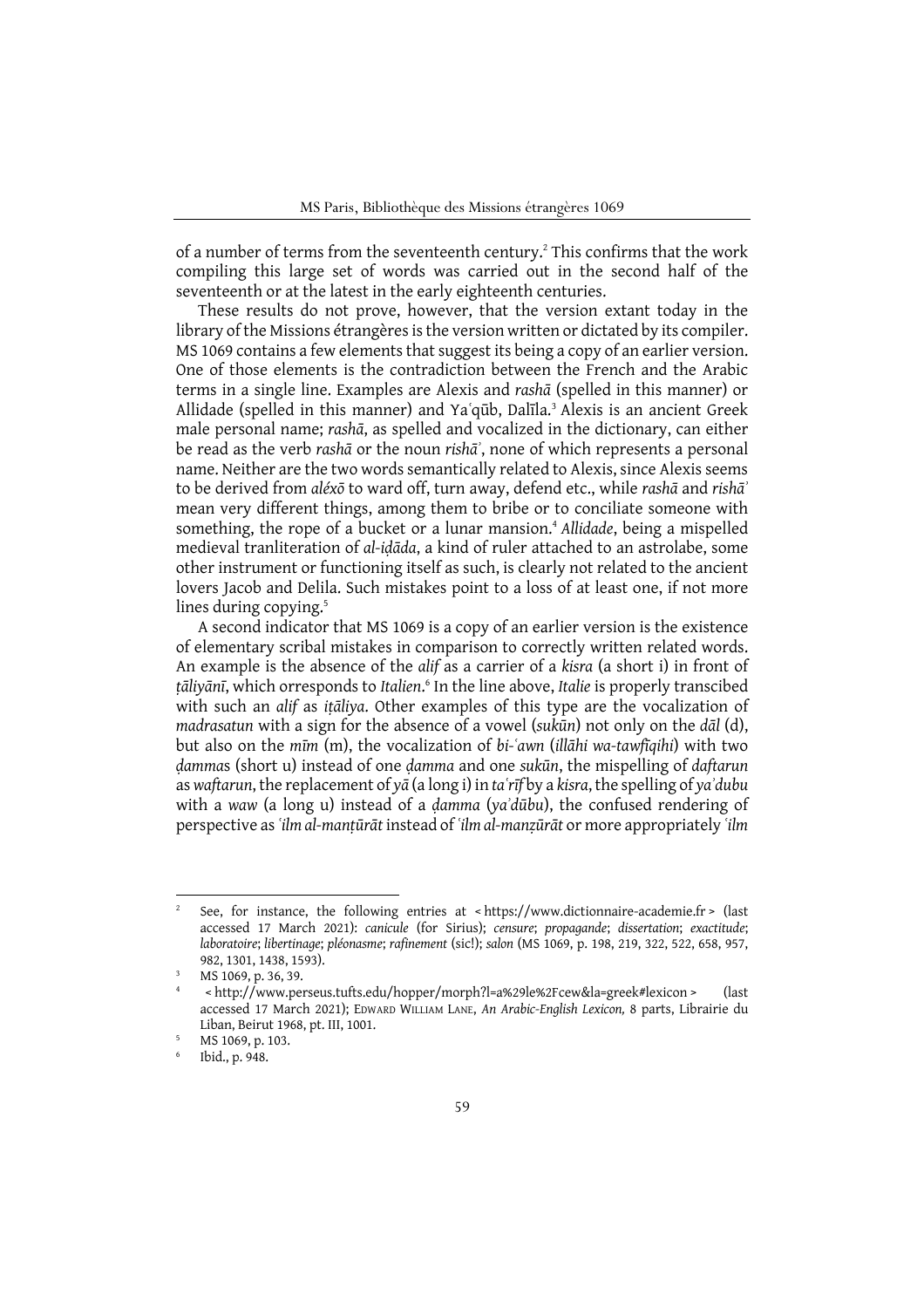*al-manāẓir* or the presentation of the Arabic translations for *jardin potager* and *potage* in a wrong order.7

 $1010$  $4n$  $801$ Engros el En Dolail أملتا أتقصلا خَذْنَ عَلَيْلَ هُبْلَى هَبَالِي هَامِلَةً هَبْلُةً  $521$ أمراة في تقسين الأمة بعن التفسين SE SE SE SE *Gresville* نَنْنُ الثَّعَلَب Grossesse  $\frac{1}{2}\int_{-\infty}^{\infty}$ كَهَدَّلُ كَيْتَرُّدُّ عَادُّ مَغَارَةُ مُخْلِيبَ مُغَارِ  $2.64$ .<br>مَعْلَمُ جَسَائِيَّةَ حَيَامَةً فَلَظَّ أَنْتُ مُطْعَدُ Jola Grosseur D'une moin Jul 5 2 200 ١ .<br>بَلِيرُ اللَّذِ تُرَبِّدَ غَلِيظُ الرَّضُنِ وَعَلَامُ اللهَ مَنْ كَرْكِيَةً كَرَاكِي عُرْبُوَى عَرَانِيقُ Grossier Grais Lis si يَنْوَفَقِي كَمْنِي أَرَائِقِي مجعين عجوم القرآء Ma Cuyropendiren خفشات يي المنفك 350 365

Fig. 1. MS 1069, p. 800–801. © Institut de recherche France-Asie/MEP

A third element identifying MS 1069 as a copy are a few instances where a word or more were crossed out. A particularly forceful example is the crossing out of the Persian word *hindūwānah* (water melon) on page 1048 for *membrane* followed by *jildun rakīkun*, because it appears in its proper place in the previous line as one of three translations of *melon d'eau*.

In addition to entries pointing to a copyist at work there are also entries that document the involvement of more than one person in MS 1069. Such entries appear in visibly different handwritings, often also the usage of a differently colored ink and at times in references to other pages, which do not agree with the content of the corresponding page numbers in MS 1069. One such case appears, for

<sup>7</sup> Ibid., p. 5, 27, 59, 75, 443, 1257, 1332, 1344.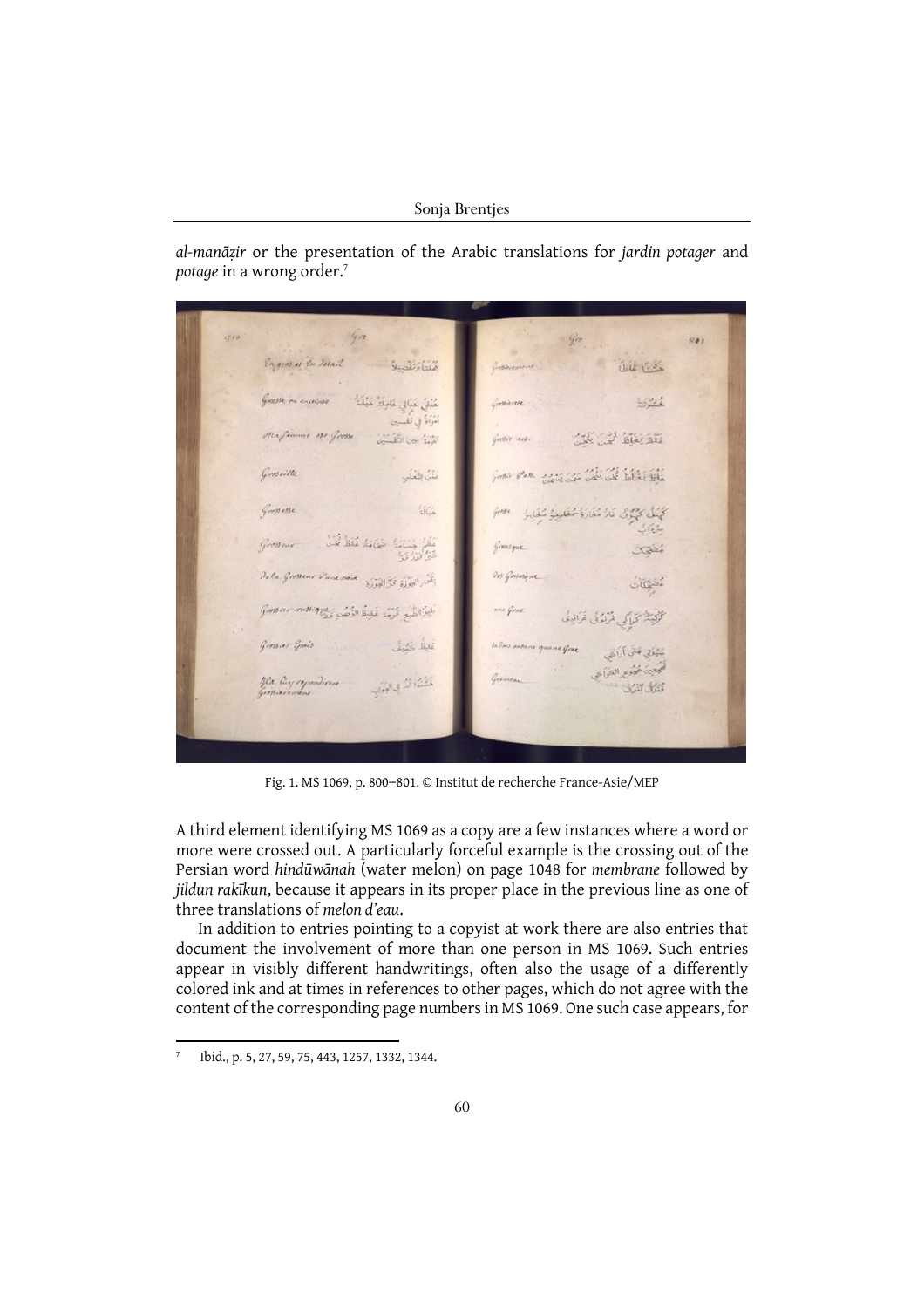MS Paris, Bibliothèque des Missions étrangères 1069

instance, in the transliteration of numerals on page 220. The person who was responsible for this transliteration used spoken, not literary Arabic such as *tlatamya* instead of *thalāthamiʾa.* Another case is the addition of the words *Lievre* with its Arabic correspondances *arnab*, *arānib* and *Abūl-Ḥasan* on page 986 and *Livre* for *kitāb*, *kutub* and *safr* (sic) on page 993. Both examples are written by at least one different hand with a different ink. The first example refers the entry to page 980 and the second to pages 981 and 982. These entries probably refer to a second dictionary from which the lemmata were added. While this second dictionary can of course have been the work of some other compiler I think it is more likely that the additional entries were taken from an oldr version of the dictionary extant in MS 1069. The page numbers provide a justification of why they were added and a specification of where they were found in this older version. Hence, the person who provided those references participated most likely as a proofreader of MS 1069.

As for the collection's composer two elements in the manuscript of the Missions étrangères provide suggestions. One is the appearance of two more names on its pages. The other are some of the specifics of its content with regard to lexic and information about Muslim education and intellectual traditions. The two names are « monsieur du bois » and « monsieur de la Croix », following one after the other as illustrations of the lemma « monsieur ». <sup>8</sup> The first refers in all likelihood to Philippe Goibaut Sr. Du Bois La Grugère (1626–1694).<sup>9</sup>

The rich and comprehensive content of MS 1069, which I will discuss in the following sections, differs clearly from most other French-Arabic dictionaries of the period that I have seen. The strongly worldly character of many of its topics sets it apart from dictionaries compiled by missionaries. This makes it implausible to consider missionaries like Bernard de St. Thérèse (1597–1669), one of the founders of the Missions étrangères, as possible authors. The mix of vocabulary and the intimate familiarity with matters of Islamic education and scholarship point vocally to another group of French men, who produced French (or Latin) dictionaries of Arabic, Persian, Turkish and other languages in the early modern period – the secretaries and translators of the French embassy in Istanbul and later language professors, court translators and officials in other positions in Paris. For the second half of the seventeenth and the first decade of the eighteenth centuries only two members of this group appear as likely candidates for the ancestor of MS 1069 – the colleagues and friends François Pétis de la Croix (the younger) (1653– 1713) and Antoine Galland (1646-1715).<sup>10</sup> I have six reasons to opt for the first of

<sup>8</sup> Ibid., p. 1084.

<sup>9</sup> Ibid.

<sup>&</sup>lt;sup>10</sup> In order to accept this proposal, one has to know many of the other early modern dictionaries involving western European languages on the one hand or Arabic, Persian or Turkish on the other. Such a large comparative study is beyond the scope of this paper. But having seen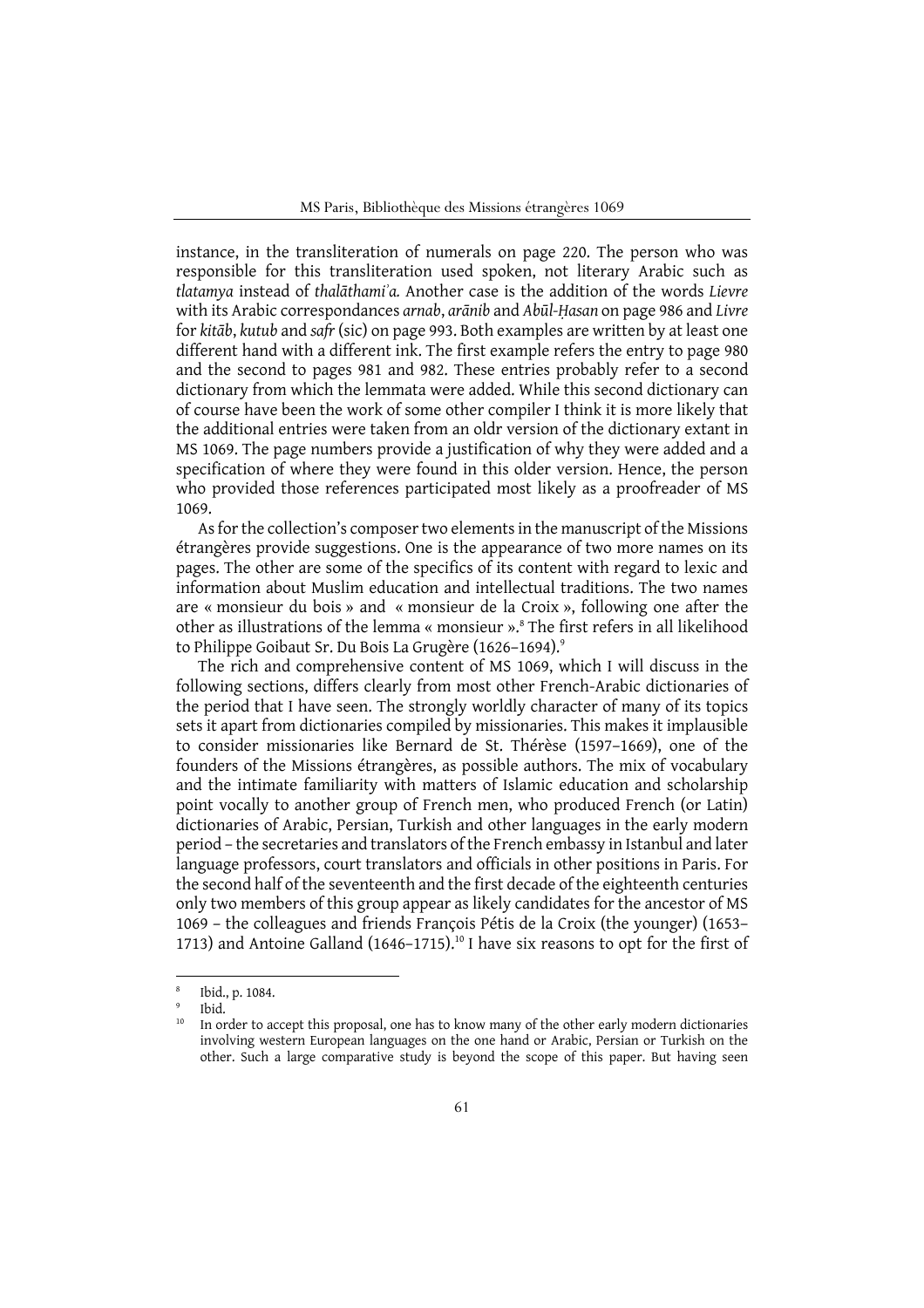the two: the intimate knowledge of Muslim educational, intellectual and religious terms, an indirect reference to the *Shāhnāma*, a direct reference to features of Iranian landscape and geography, an entry stating that someone was a natif of Paris (*wa-Bārīs mawaladuhu* [sic]), clear spelling differences in French between MS 1069 and the journals of Antoine Galland and several lexical and interpretive agreements between the Arabic-Latin dictionary compiled and written by Pétis de la Croix.<sup>11</sup> Further support for this suggestion can be found in Pétis de la Croix's description of his physical and educational journeys in the Ottoman and Safavid Empires during ten years of his life, which I will summarize in the following section.

## II. *Who Was François Pétis de la Croix (the Younger)?*

François Pétis de la Croix (the younger) was the son of the Arabic interpreter of Louis XIV, François Pétis de la Croix (1622–1695). In 1695, he inherited his father's office and became the most successful diplomatic mediator of the French crown in North Africa (1681–1687). He had substantially improved his knowledge of languages (Arabic, Turkish, Persian), whose study he had already begun with his father, and acquired his knowledge of social customs and codes during 10 years of travels and studies in the Ottoman and Safavid Empires, with long sojourns in Aleppo (1670–1674), Isfahan (1674–1676) and Istanbul (1676–1680). As manuscripts in the Bibliothèque nationale de France show, part of Pétis de la Croix's training in Aleppo consisted in correcting, annotating and translating Arabic scholarly texts.12 He wrote about this phase of his training:

I arrived in Aleppo November 19, 1670. The first thing I did there was to find three teachers. I took one for teaching me the vernacular. He knew a little Latin. The second whom I hired was for the literary Arabic. He knew no European language, but he was a very gifted man in the Oriental erudition. The third one showed me the Arabic script, which one calls *naskhī*. As soon as I spoke that language, I dismissed the first teacher. In his place, I took a mullah to teach me poetry. I took the service of these three people as long as I was in that town. But after a while I hired a fourth teacher to begin learning Turkish, which one spoke in Persia, and six months later a fifth one for the music of the Arabs to execute as much as possible according to the order that I had received to penetrate this science as much as possible in the manner in which one knew it in the Levant. [...] Finally, after having read and

numerous French, Italian, Latin and German works of this kind I strongly believe that my identification of François Pétis de la Croix as the ultimate author of the ancestor of the manuscript I discuss in this paper is as solid as possibly can be.

<sup>&</sup>lt;sup>11</sup> MS 1069, p. 449, 1085 or 6 (the pagination was changed), 1113. The entry of having been a natif of Paris only applies to Pétis de la Croix, because Galland was born in Rollot. See MS Paris, BnF, Arabe 4343.

<sup>&</sup>lt;sup>12</sup> MS Paris, BnF, Arabe 1683; perhaps also MS Paris, BnF, Arabe 1473.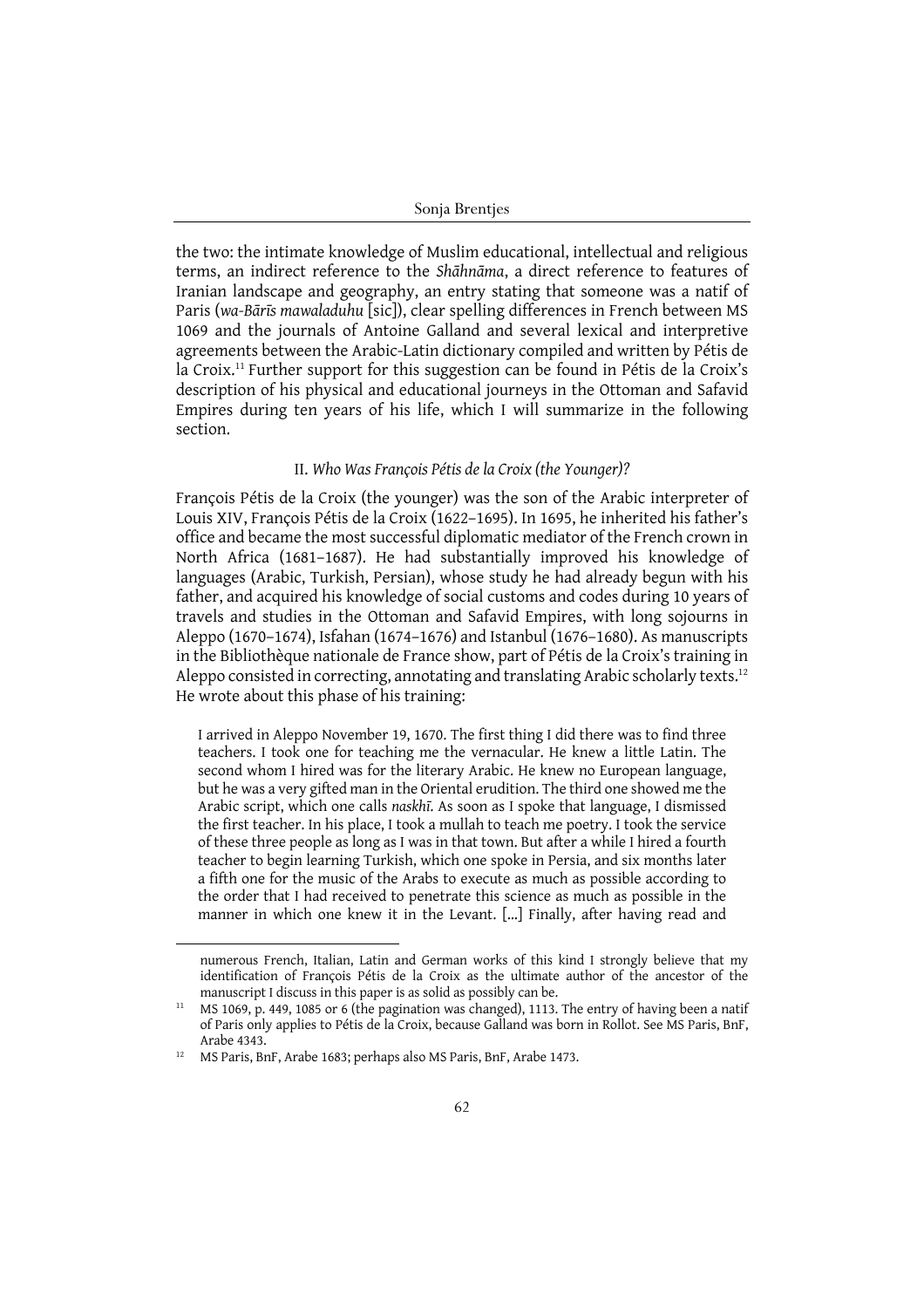studied 38 volumes of books in Arabic about history, geography, geometry, arithmetic, philosophy, poetry, chancellary letter-writing, books on religion, the Qurʾān and others, and several in Syriac and *karshūnī*, seeing nothing more in prose and verse, which I could learn in Aleppo, I prepared myself to go to Persia according to the order, which I had in my instructions.<sup>1</sup>

On his way to Isfahan, he met scholars in several towns, who invited him to discuss with them poetry and theology. He stayed in Shiraz for five days, because he wished to visit the city's schools of higher education. He found that one taught poetry, theology, « occult philosophy », mathematics and law there.<sup>14</sup> After his arrival in Isfahan, he presented himself first to Raphael du Mans, the head of the Capuchin house in Iran, on order of his French superiors. Du Mans taught him the basics of Persian.15 It took Pétis de la Croix some time to find a suitable local teacher who spoke Arabic well. He reports with pride that he and his teacher worked so hard that after six months he spoke « an elegant Persian », i.e. a highly Arabicized literary language.<sup>16</sup>

Once being able to converse with the Muslim elite, he took a Zoroastrian as a second teacher, who knew no Arabic and learned from him not only spoken New Persian, but also Middle Persian. Then he turned to further Iranian languages and New Persian dialects.17 Six months of studying the *Shāhnāmeh* with some Mullah Karīm followed. Then he hired a knowlegeable person linked to the Safavid court to learn the intricacies of the courtly language and behavior, both of which he found extremely difficult to master. At the end, he wished to study theological matters in verse form (*mathnavī*), but could not find a teacher for the money he offered. He turned to the madrasas and won the head of the Mavlavī order in town to take him as a disciple for about five months. In addition to these one-to-one classes, Pétis de la Croix entered quickly into relations with men of the Safavid family, helped by Raphael du Mans, who invited him not only for recitations of poetry, but to all the lectures Isfahan's leading scholars gave to them.18 The last language he studied with a native speaker in Isfahan was Tatar, which probably meant Chaghatay Turkish or Uzbek, but without reaching a higher level.<sup>19</sup> Over five more pages, Pétis de la Croix then describes what else he did in Isfahan on order of the French court and its minister Colbert. In a short manner one could say

<sup>&</sup>lt;sup>13</sup> FRANÇOIS PÉTIS DE LA CROIX, « Extraits du Journal du Sieur Fr. Petits fils, professeur en arabe, ... », ed. M. LANGLÈS, *Magasin encyclopédique ou Journal des Sciences, des Lettres et des Arts*, 5 (1808), p. 281–282,

<sup>290.&</sup>lt;br>
<sup>14</sup> Ibid., p. 317–318.<br>
<sup>15</sup> Ibid., p. 320.

<sup>15</sup> Ibid., p. 320.

<sup>16</sup> Ibid., p. 321.

 $17$  Ibid., p. 322–323.

 $18$  Ibid., p. 324–327.

<sup>19</sup> Ibid., p. 329.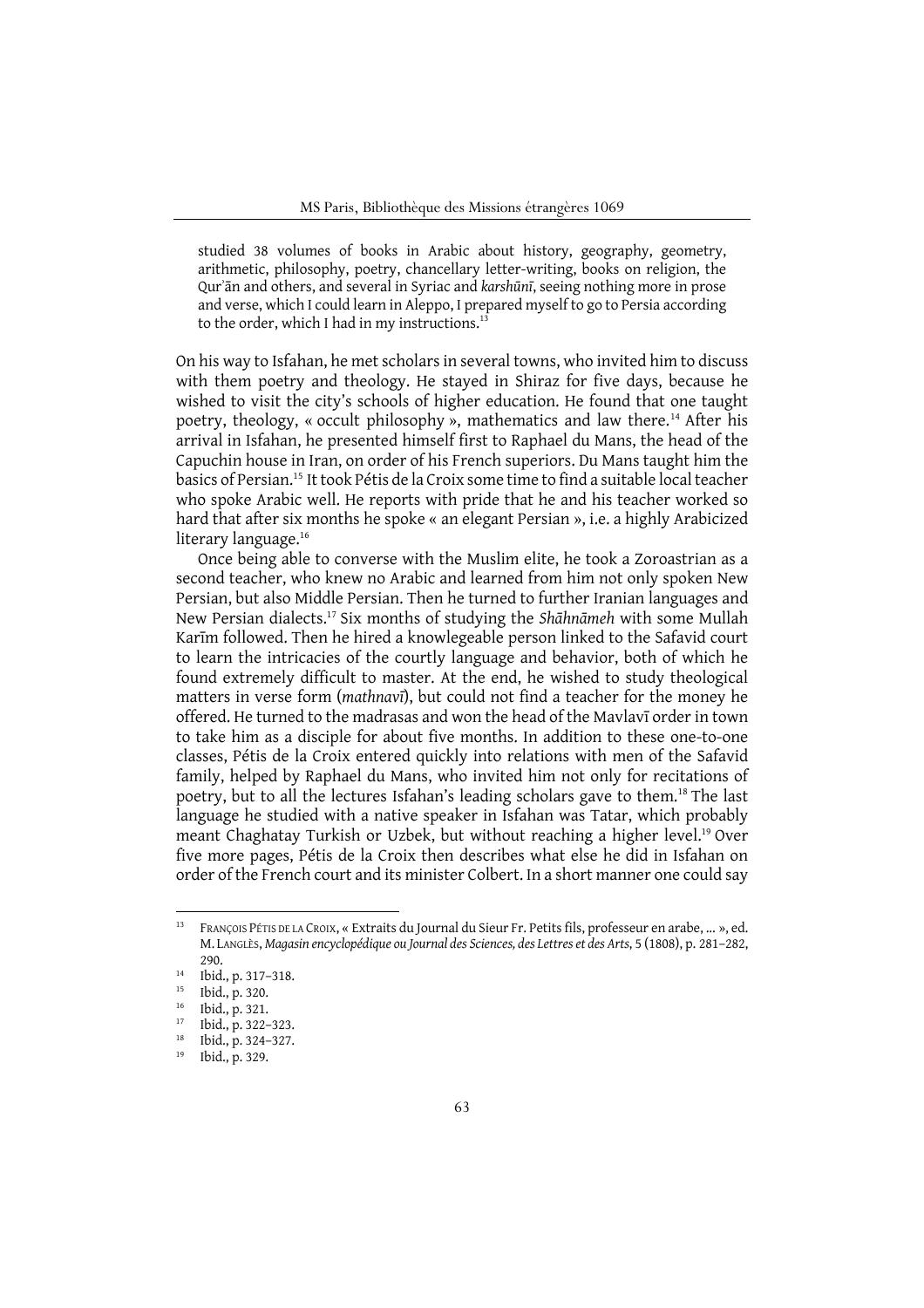his task consisted in a fully exhaustive description of everything and everyone which or who was found in Isfahan: the buildings, gardens, scholars, artisans, the royal family, the different religious communities, the arts and the sciences, the animals and plants, the produce of agriculture, books and paintings as well as any other thing or person to be found in or around town.<sup>20</sup> The dictionary I discuss here reflects this broadness of matters, themes and people to a large degree. This is a major argument for Pétis de la Croix's authorship and a feature that sets this work apart from its contemporaries.

In the Ottoman capital, Pétis de la Croix served as secretary for the French ambassadors Charles Marie François Olier, Marquis de Nointel (1635–1685; ambassador in Istanbul from 1670–1679), for whom he translated a great number of letters exchanged between the two courts as proof for his philological competence, and Gabriel-Joseph de Lavergne, Comte de Guilleragues (1628–1684; ambassador in Istanbul from 1679–1684). After his return to Paris, he engaged in translating various Arabic, Persian and Turkish historical and literary works as well as diplomatic messages and reports. He learned Armenian and Amharic. In 1692, Pétis de la Croix was appointed professor of Arabic at the Collège Royal in addition to his courtly office.<sup>21</sup> In this period, he not only continued to translate, among other items the substantial, bibliographical encyclopedia *Kashf al-ẓunūn,* of Ḥajjī Khalīfa (d. 1657), but to compose dictionaries for Arabic, Turkish, Persian and Armenian in French or Latin as well as an Arabic grammar and some exercise collections. A list of publications and unpublished works was compiled by Sebag.<sup>22</sup> Unfortunately, Sebag did not provide information on the libraries, which hold the manuscripts or the manuscripts's sigla. He might have merely taken this information from the supplement to Moreri's 18th-century historical, genealogical and geographical dictionary.<sup>23</sup> Hence, it is impossible to say whether the French-Arabic dictionary listed by the two authors might be (or has been) the ancestor of the one that I discuss.<sup>24</sup>

The analysis of the content of MS 1069 that follows now will further support my proposal that the dictionary's compiler was most likely François Pétis de la Croix

<sup>&</sup>lt;sup>20</sup> Ibid., 330–335.<br><sup>21</sup> For an anlysis

<sup>21</sup> For an anlysis of his teaching program see PIERRE AGERON, MUSTAPHA JAOUHARI, « Le programme pédagogique d'un arabisant du Collège royal, François Pétis de La Croix (1653–1713) », *Arabica*, 61 (2014), p. 396–453.

<sup>&</sup>lt;sup>22</sup> PAUL SEBAG, « Sur deux orientalistes français du XVIIe siècle: F. Petis de la Croix et le sieur de la Croix », *Revue de l'Occident musulman et de la Méditerranée*, 25 (1978), p. 97–101. A document of Pértis de la Croix's works compiled in the eighteenth century was recently published BY TSETSUO NISHIO, « Un document inédit à propos des ouvrages de François Pétis de la Croix (1653–1713) », *Bulletin of the National Museum of Ethnology*, 42/4 (2018), 411–433.

<sup>23</sup> LOUIS MORERI, *Supplement au grand dictionnaire historique, genealogique, geographique, &c.,* vol. II, La Veuve Lemercier et. al., Paris 1732, Letter P, p. 47.

<sup>24</sup> SEBAG, « Sur deux orientalistes français », p. 98.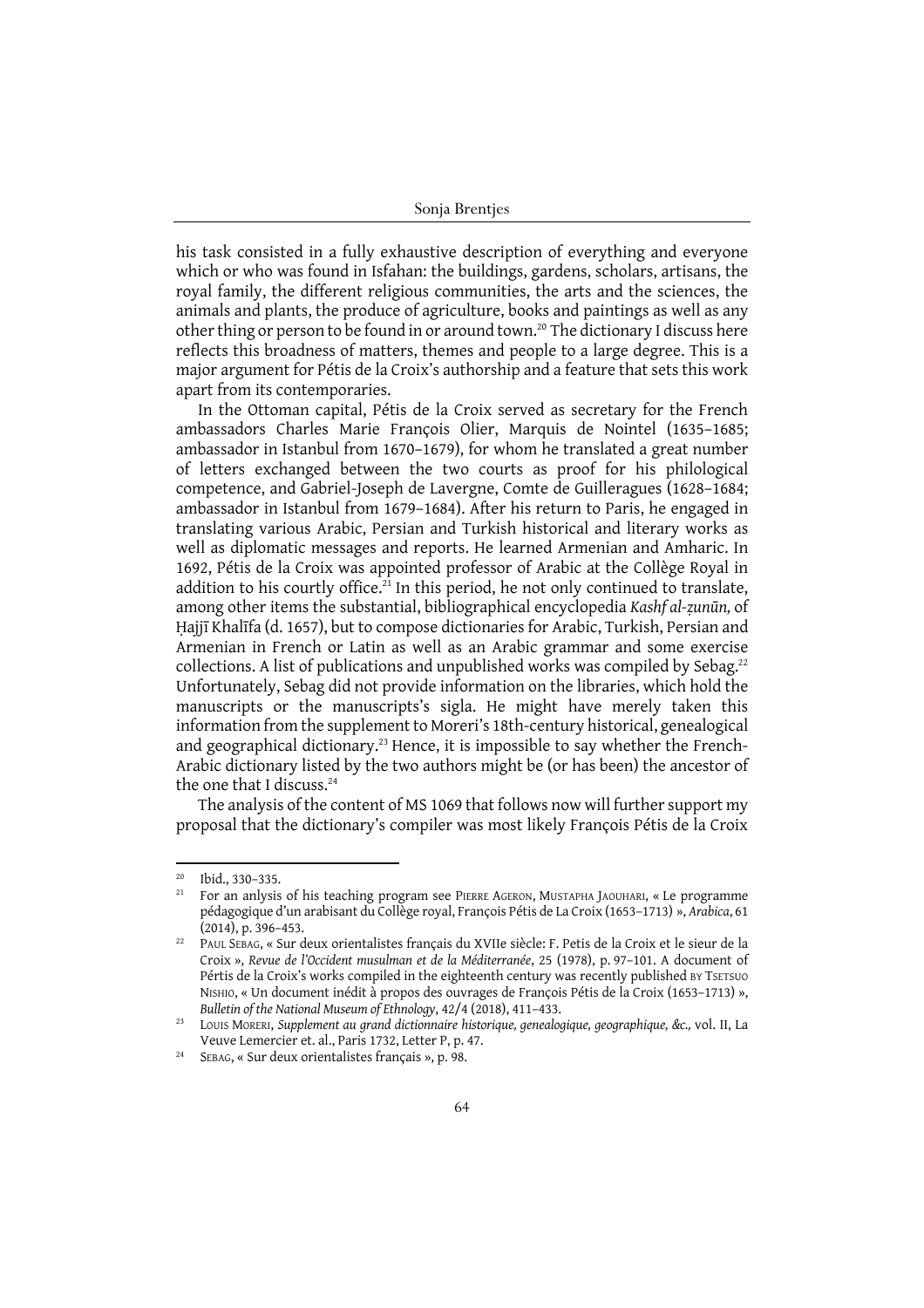(the younger). Pétis de la Croix left Istanbul in 1680 for Paris. While he had perhaps started collecting data for his later works during his time in the Ottoman and Safavid Empires, the substantial work of compiling such a long dictionary may rather have taken place in Paris between 1692 and 1713 during his professorship.

### III. *Structure and Formal Properties of MS Paris, M.E. 1069*

The dictionary is organized according to the French alphabet, presenting nouns and verbs with a first capital letter and verbs in the infinitive.<sup>25</sup> I follow the French spelling of the early modern source and avoid modernizing it according to today's standards. Since occasionally, the spelling in the dictionary differs from other early modern forms of spelling, I indicate such differences by adding (sic). In the case of Arabic, Persian or Turkish, I provide the spelling of the dictionary when given. Otherwise I follow the rules of classical Arabic grammar and Steingass's *Comprehensive Persian-English Dictionary*.

The Arabic presents verbs in the third person singular first for the perfect and then for the imperfect. Numerous nouns appear in the singular and the plural, but not always. Repeatedly, more than one plural form is given. This feature may not only reflect the good grammatical training that the dictionary's author had received, but may also point to his usage of one of the famous Arabic dictionaries and/or grammars. The French is at times complemented by Latin words or expressions (see, for instance: *caporal* [fr.], *decurio* [lat.]), while some of the Arabic terms are also translated into Persian (*murabbaʿ*, *jār kūshah*), complemented by Turkish words or are simply transliterations of Italian words (*antūn*; *tak*; *būṣulah*; qātūlīqī; bulūkbāshī; qunșul; ghalyūn, karmalītān).<sup>26</sup> The transliterated words are mostly terms for specific missionary orders, Christian names, some military, navigational or commercial terms like the gallion (*ghalyūn*), the magnetic compass (*būṣulah*) or the consul (*qunṣul*). The presence of Turkish translations such as *bulūkbāshī* (bölükbaşı, squadron's head) may indicate that no Arabic terms had been coined or that for those concepts only Turkish words were used when speaking or writing Arabic.<sup>27</sup>

 $25$  One of the reviewers asked which dictionary would not be organized in such a manner but also wished to know whether it was organized thematically. The answer is no in both points. I know dictionaries of different kinds of structure, even if they are organized alphabetically as the one, I discuss here. See, for an example, SONJA BRENTJES, « MS or. fol. 100. Adam Olearius' and Haq Virdī's (c. 1584–1650) Persian-Latin Dictionary », in KIRSTEN BAUMANN, CONSTANZE KÖSTER, UTA KUHl (eds.), *Adam Olearius – Neugier als Methode*. Tagungsband zur Internationalen Tagung 'Der Gottorfer Hofgelehrte Adam Olearius. Neugier als Methode?' Schloss Gottorf, Schleswig, 24–27.

Juni 2015, Michael Imhof, Petersberg 2017, p. 144–151.<br>The vocalization given here and in further examples below is that of the dictionary.

MS 1069, p. 57, 87, 201, 205-6, 212, 287, 335, 769.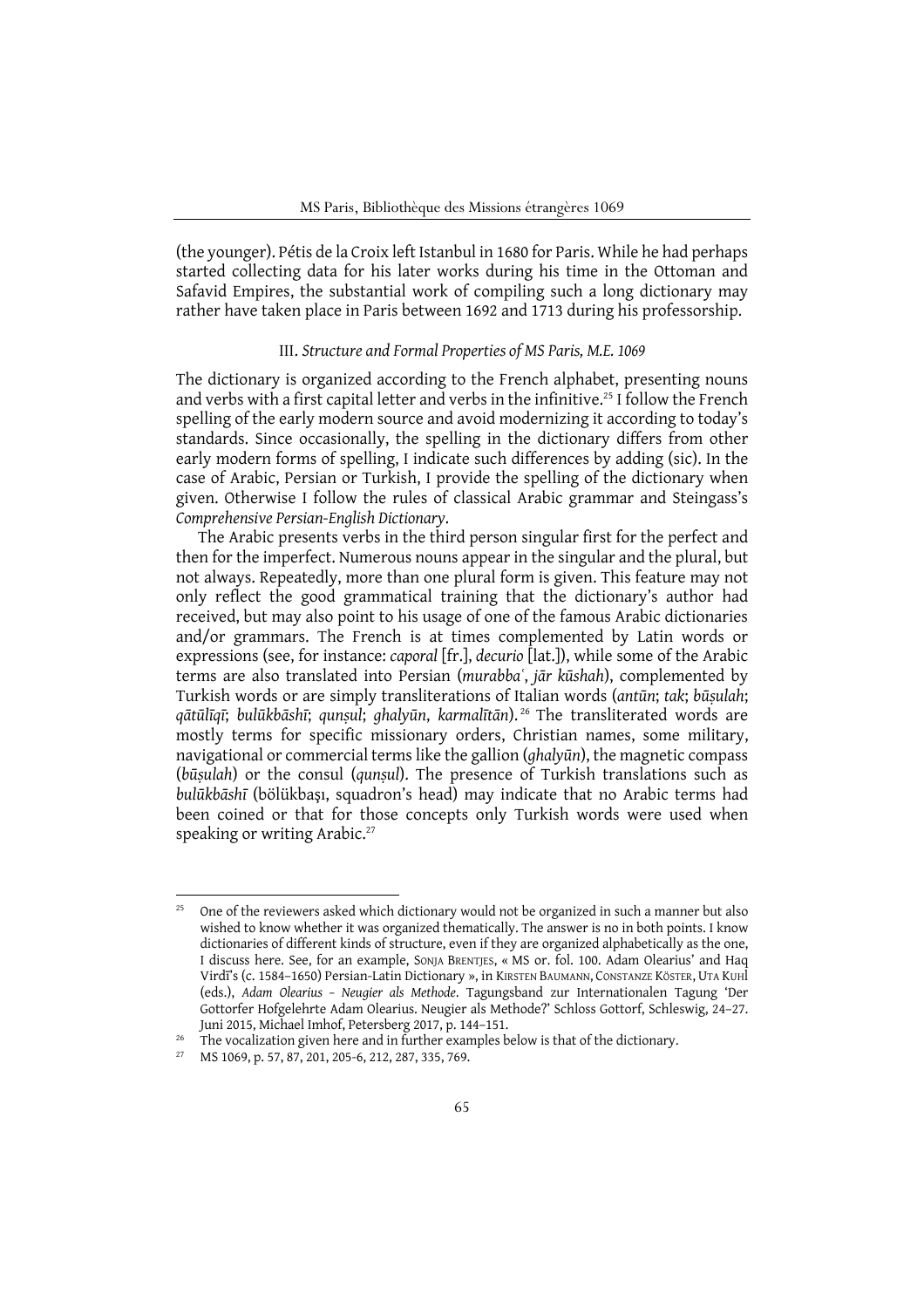In addition to simple nouns and verbs, the dictionary contains numerous compounds and phrases. The latter are not ordered according to the letter of the first word of either of the two, but a word determining the content of the French compound or phrase. Simple examples are *Dieu aidant* and *Pierre d'aigle*, which both appear under the letter A.<sup>28</sup> The reader of the French words is often helped by some explanatory note such as *Air Element*, which is often missing on the Arabic side.<sup>29</sup> In cases, where a French word has different meanings or different spellings, a cross reference is provided. Examples are *agacer v. irriter* or *annoblir v. ennoblir*. <sup>30</sup> Synonyms are often, albeit not always, given in both languages (in various cases the vocalization is, however, faulty). Examples are *avancement, progress31* = *taraqqī*, *sabaq* (sic), *izdibād*, *iqbāl*; *avancer, étendre* = *murra*, *yamurru*; *avancer, proposer* = *dhakara, yadhkuru masʾala*; *cabale* (sic), *ligne*, *intrigue* = *ittifāq*, *taʿāhud*; *citation* = *isnād*, asādīd (sic); shahāda, shawāhid; istishhād; definir = ʿarrafa, yuʿarrifu; wasafa, yasifu; *ḥadda*, *yaḥiddu*. <sup>32</sup> While many cases consist of one word only, there are also many instances were word clusters are given. Most often, such clusters consist of a substantive and an adjective or a substantive, a verb and a nomen agentis like *Armenien* and *Armenie* or *argument*, *argumenter* and *argumenteur*. <sup>33</sup> Other cases encompass several nouns or present words of similar content. Such clusters sometimes also include phrases. Examples are *argent*, *argent monoié*, *je n'ai point d'argent*, *argent vif*, *argenté*; *arpent*, *arpenter*, *arpentage*, *arpenteur*, *instrument pour arpenter* or *artifice*, *artificiel*, *artificieusement*, *artificeux*, *feu d'artifice* and *user d'artifice*. <sup>34</sup> Occasionally, such clusters appear at the wrong position of the alphabet such as *art*, *artisan*, *les artisans*, *artisan mechanique*, *habile artisan*, of which one word, namely *artisan*, later appears at the appropriate position.<sup>35</sup> These clusters may imply that the author may have combined here traditions of French dictionaries with those of Arabic dictionaries.

Many Arabic words are fully vocalized, but not all words are translated. The vocalization often seems to reflect a spoken Arabic. This holds true in particular for the frequent use of *ḍamma* instead of *kisra* or *fatḥa* (a short a). The presence of some rarely used signs in the vocalization of Arabic compounds highlight the excellent knowledge of classical written Arabic of the dictionary's author. An example is the *waṣla* ٱ, which signals the so-called weak *hamza*. Its use in the dictionary is restricted to approximately the first thirty pages.<sup>36</sup>

<sup>&</sup>lt;sup>28</sup> Ibid., p. 27–28.<br><sup>29</sup> Ibid., p. 32.

 $30$  Ibid., p. 23, 53.

<sup>&</sup>lt;sup>31</sup> There is no punctuation between the words or phrases.<br><sup>32</sup> MS 1060 n 105, 180, 272, 443

MS 1069, p. 105, 189, 272, 443.

<sup>33</sup> Ibid., p. 78–79.

 $^{34}$  Ibid., p. 77, 81, 86–87.

 $^{35}$  Ibid., p. 82–83, 87.

See, for instance, Ibid, p. 23, 27.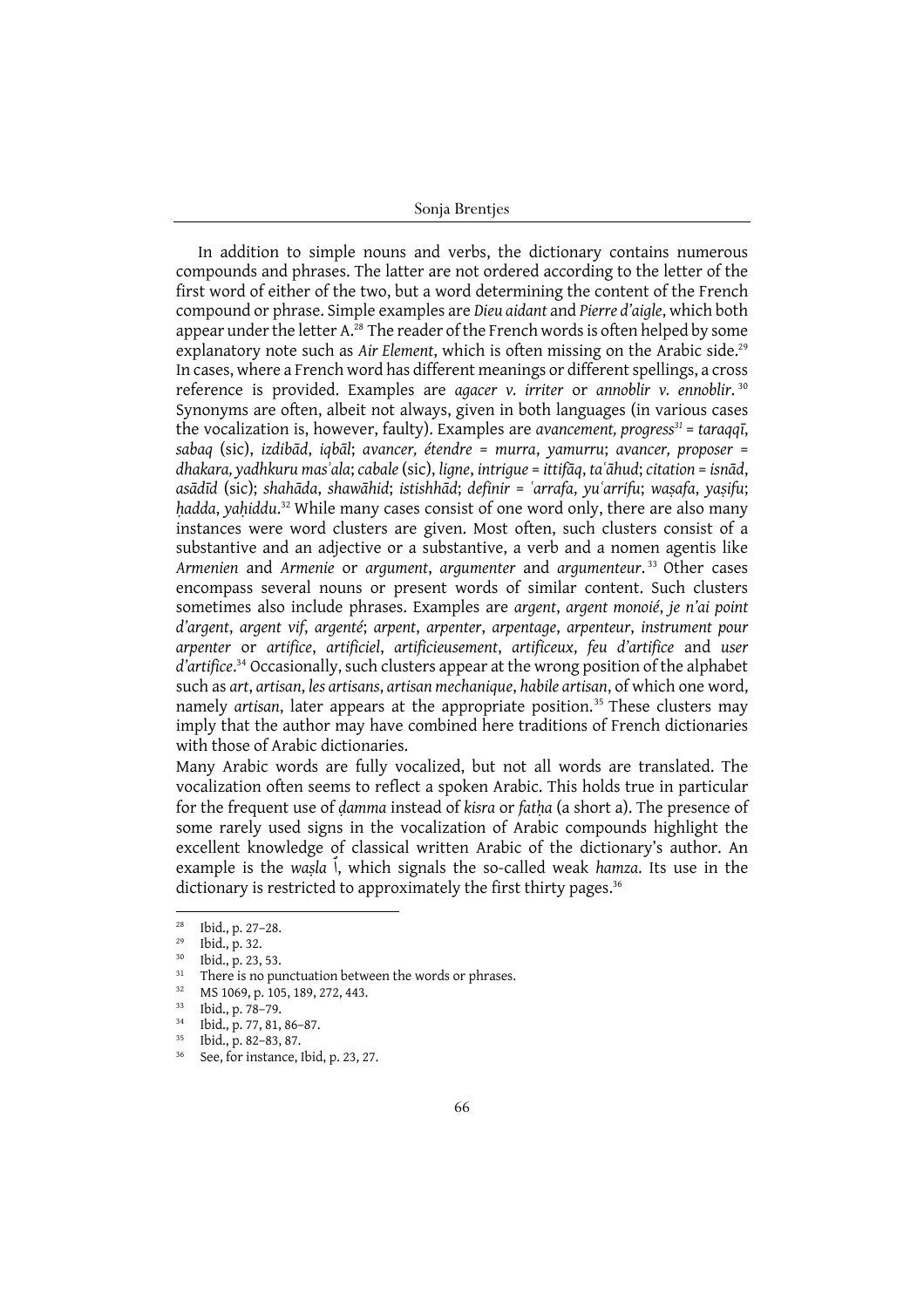Beyond the described structural properties of this dictionary a few formal characteristics should be listed. The manuscript is paginated with Arabo-Indian numbers in western European format. Not being a codicologist, I did not reflect on the script of the numbers and thus cannot vouch for the time of pagination. Neither can I give any information on the type of paper, cover or binding. Most of the dictionary is written in the same hand. But as already stated above, other hands, using different inks, can also be found.

#### IV. *The Thematics Breadth of MS 1069*

A dictionary of 1905 pages contains of course many lemmata. Thus, it can be expected that a broad array of themes is covered by them. A comprehensive analysis needs to be done once the work is digitized. The summary I provide here is offered as a starting point. In a highly aggregate form, the topics can be described as covering politics and diplomacy, religions, the sciences, Muslim education, nature, commerce, piracy, architecture, geography, health, food, war and luxury. A lower aggregation brings out a detailed vocabulary for plants, spices, animals, metals, Muslim education, astronomy/astrology, piracy and navigation, politics, geography and weaponry. Diplomacy and religion come in as a second close. Among the less often served themes we find sweets, cloths, behaviorial values, women, jewelry, colors, the crafts, titles and offices.

The vocabulary of the anonymous dictionary shows its compiler in more than one function. He certainly worked with Arabic books, integrated words and expressions learned from his teachers, showed himself aware of Turkish geographical, military and other terminology, which he added to Arabic terms or used instead of an older Arabic terminology, and appears clearly as a translator. The first function comes to the fore whith regard to the many birds and other animals found in the dictionary like *milan*, *pan*, *pelican*, *pincon* or *plongeon*. <sup>37</sup> This set of words supports the suggestion of Pétis de la Croix's authorship, since he also translated Kamāl al-Dīn al-Damīrī's (1344–1405) *Kitāb al-ḥayawān* (The Book of the Animals) into French. Another group of words and expressions, which reflect de la Croix's learning experience, concern scientific, medical, philosophical, grammatical and religious terms. Examples are *dieu aidant*, *ame intellectuelle*, *ame sensible*, *les attributs de Dieu, cancer maison du zodiaque*, *chirurgie*, *colique*, *l'eloquence science*, *ephemerides*, *epilepsie*, *fievre quotidienne*, *les etoiles fixes*, *frenesie*, *les intelligences et les ames celestes*, *letre ponctuée*, *letre sans point*, *le monde intelligible*, *les mathematiques*, *le 1e mobile*, *mouvant mobilis*, *des notes marginales*, *object de science*, *octave en musique*, or *opposition en astrologie*. <sup>38</sup> In contrast to the examples below,

<sup>37</sup> Ibid., p. 1068, 1189, 1236, 1282, 1304.

<sup>38</sup> Ibid., p. 27, 44, 103, 197, 260, 284, 574, 625, 709, 716, 751, 923, 976, 1020, 1075, 1101, 1132, 1140, 1151, 1164.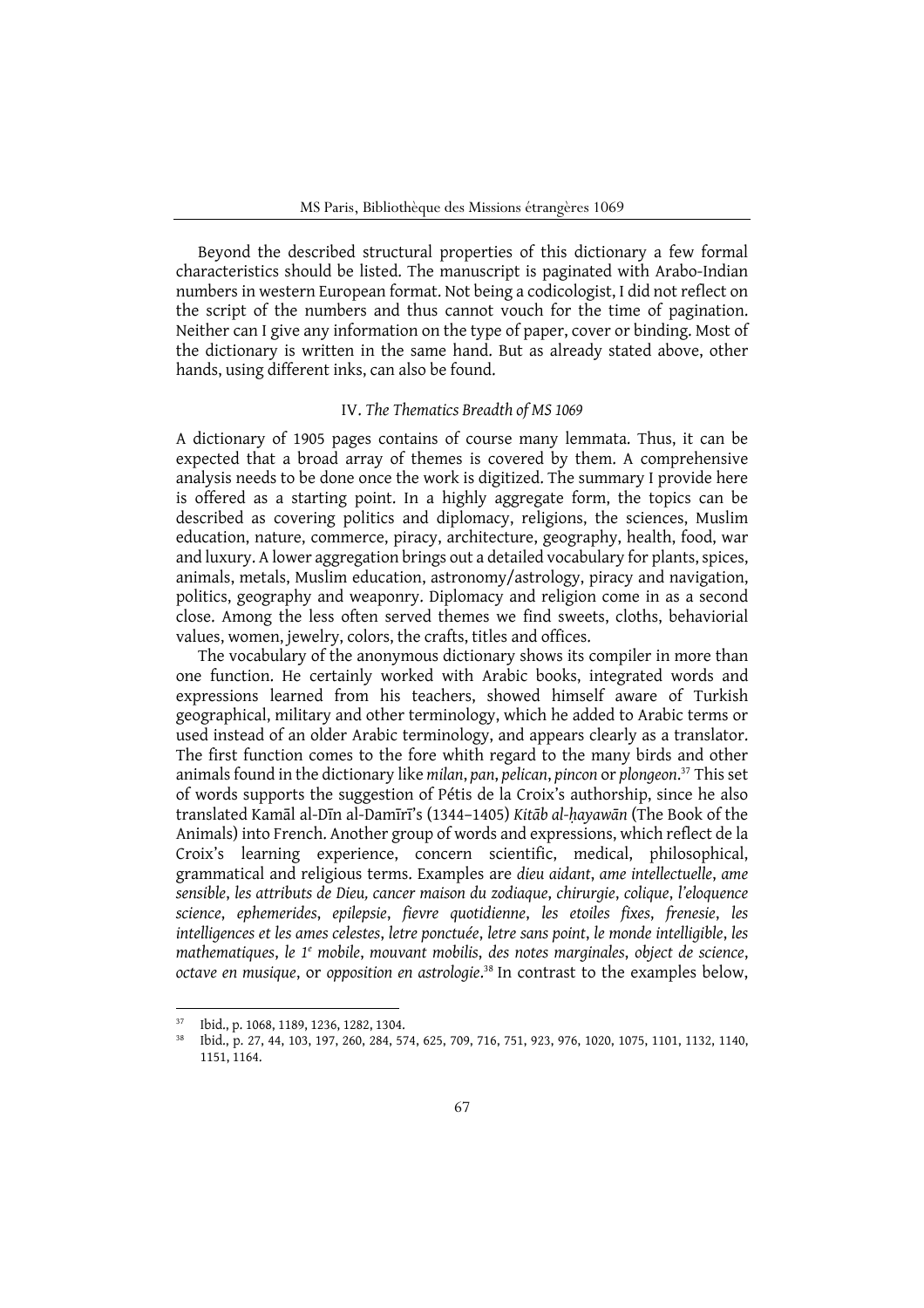which show de la Croix as translator, these words and expressions are paired with terms used by Muslim and to a lesser extent Christian subjects in the Ottoman and/or the Safavid Empires.

The second domain of words listed above is reflected by the many terms for scholarly disciplines of the canon of higher education in Islamicate societies or for expressions related to studying, learning or teaching in forms characteristic of Muslim educational language. Pétis de la Croix lists not merely simple words like *apprendre*, *enseigner*, *faire savoir* or *leçon*, *faire leçon*, *cours des etudes*, *classe école* or *instruction*, but offers simple sentences or sayings characteristic for the world of the madrasa.39 Among the numerous sentences and phrases related to study and education we find: « Il falloit etudier nos leçon », « les viles ou j'ai etudié », « apprendre la science sous quelquun », « commentaire avec citations », « se distinguer en une science », « J'étudie de peur d'etre blamé », « tous les savants lui cedent en science », « Ibn Isaac est de ceux qui ont condamné la chimie », or « Je suis tout prest d'etudier ». 40

The author's familiarity with Turkish terminology is represented by the use of *namsah* (*namshah*?) for Germany, *majār* for Hungary, *bilād al-filamink* for the Low Countries or *leh* for Poland.41 Other geographical terms confirm his familiarity with Arabic geographical literature. He translated for instance *Esclavonie* as well as *Moscovie* with the literary term *bilād al-ṣaqāliba* (the Land of the Slavs) or *Pont Euxin* with the typical misplacement of diacritical signs in Arabic (Persian or Ottoman Turkish) texts as *baḥr nīṭūs* instead of *baḥr bunṭūs*. 42

The function of translator appears when religious, scholarly or political concepts, traditions, rulers or forms of governance are transferred from a Catholic or French context into Arabic and more rarely from a Muslim context into French. The scholarly vocabulary includes history, medicine, mathematics and other sciences, philosophy and theology. Examples are words like *anatomie*, *apoplexie*, *arc en ciel*, *les regles d'arithmetique*, *atome*, *axiom*, *capricorne*, *cosmographie*, *Darius*, *epiphanie*, *mouvement circulaire*, *le moteur de l'univers*, *la mécanique* or *vicaire*. <sup>43</sup> The French political and administrative vocabulary that Pétis de la Croix wished to provide Arabic expressions for includes words like *ambassadeur*, *Votre M.té toujours auguste*, *citoyen* and *citoyenne*, *magistrat*, *lis pour les voleurs*, *maire de ville* or *parlement*. Their identifications as *wāfid*, w*ufūd* and *marsūl*, *ḥaḍaratuka al-jalīla wa-saʿādatuka al-ʿāliyya*, *baladī* and *ḥaḍarī* plus their respective feminine forms, *shaykh*, *ṭumghat* (instead of *ṭamghat*) *al-sulṭān*, *mutawallī* (instead of *mutawallin*) and *al-dīwān al-ʿālī* I

<sup>39</sup> Ibid., p. 67, 275, 382, 971.

<sup>40</sup> Ibid., p. 67, 217, 272, 309, 524, 686, 1088, 1175, 1268, 1365.

<sup>&</sup>lt;sup>41</sup> Ibid., p. 35, 845, 118 5, 1319.

<sup>&</sup>lt;sup>42</sup> Ibid., p. 635, 657, 1094.

<sup>43</sup> Ibid., p. 50, 58, 74, 78, 97, 125, 156, 202, 261, 270, 365, 418, 626, 1012, 1039, 1043, 1863.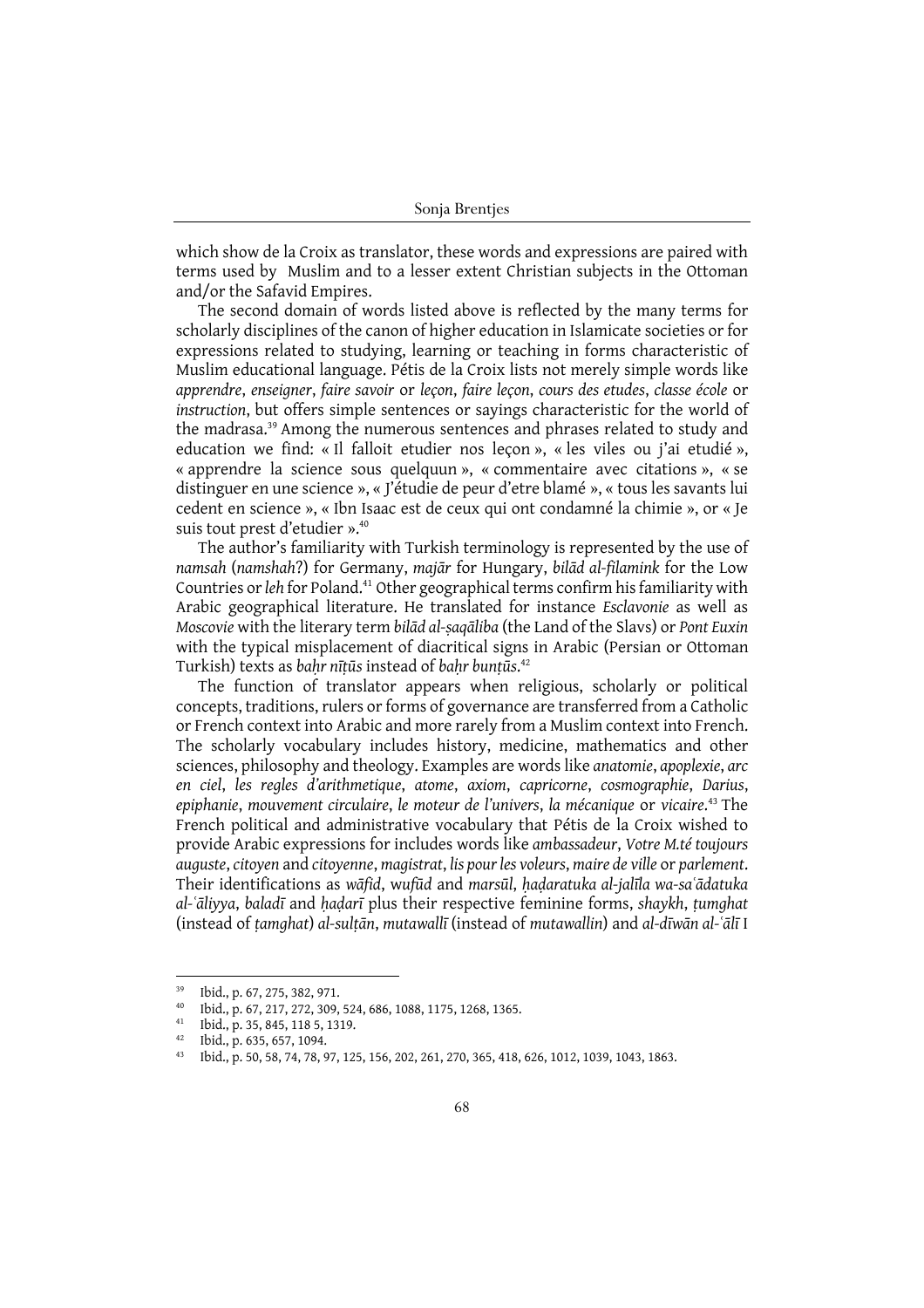will discuss in section six.44 These and other words highlight Pétis de la Croix's serious wish to enable a conversation about structural aspects of the French kingdom as well as its system of punishment.

ab A au aux أَذَلَ يَغَزُّلُ abaisser deminere ترک ينزل abandonner Dertinguere 47 abattre, ruiner Geren Citize City abattre, affoiblir delition ÉMINAIRE DES MISSIONS ÉTRANGÉRE abbe abbas Laware نَعَ بَنَبِهِ ۚ عَوَى بَعُوِي abover abrégé abeille apis  $21 -$ ڏَبِي آذاني abject abjectus

Fig. 2. MS 1069, p. 1, © Institut de recherche France-Asie/MEP.

<sup>44</sup> Ibid., p. 43, 115, 273, 1010, 1016, 1238.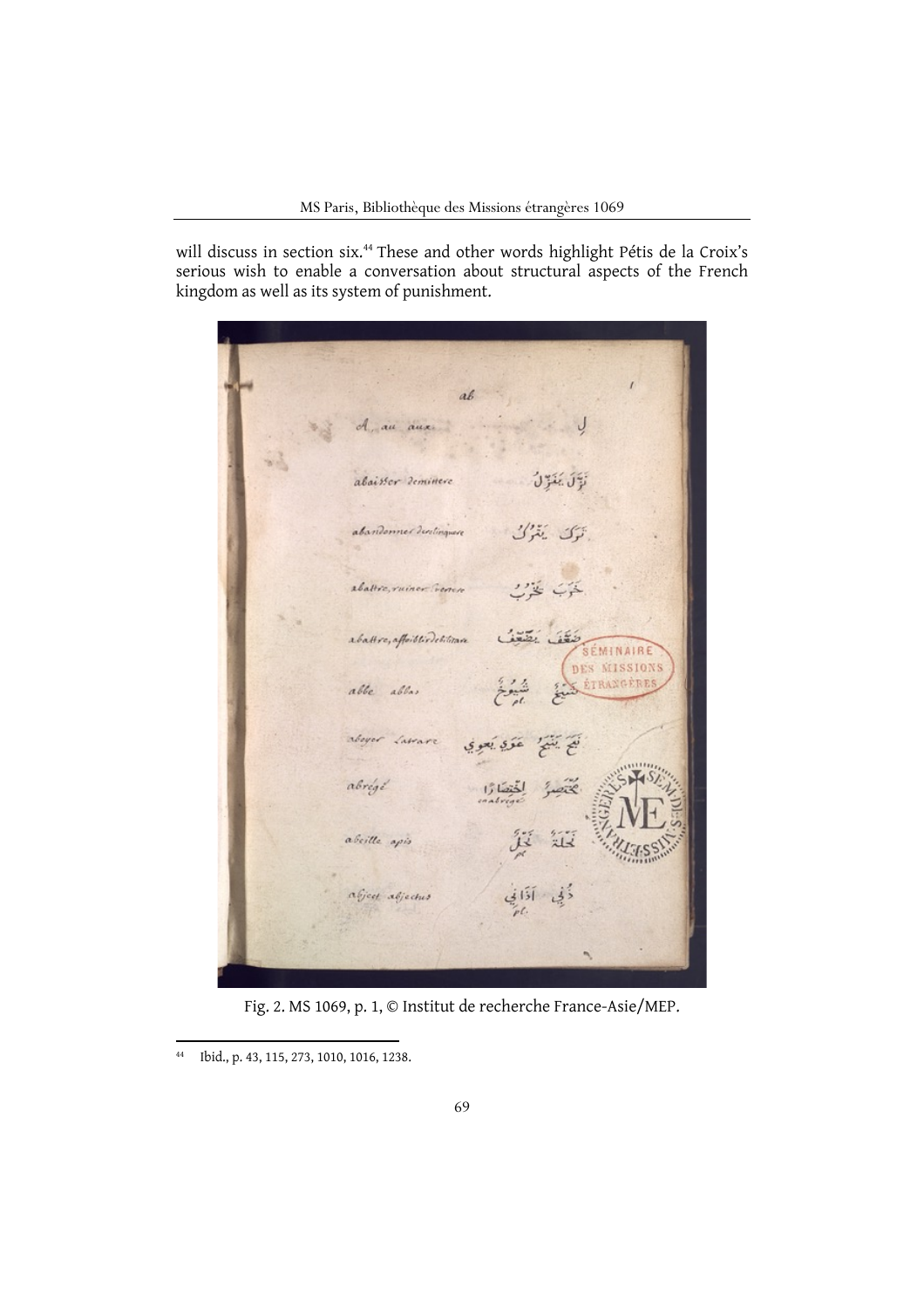## V. *Insights into Muslim Higher Education and Cultures*

In the late seventeenth century, Muslim higher education in the Ottoman Empire took mainly place in two institutional contexts: the madrasa and the palace school. The latter was not directly accessible to Pétis de la Croix. A further institutionalized context of intellectual training was the Sufi lodge. A person who wished to acquire the knowledge taught at madrasas or Sufi lodges did not have to formally inscribe in any of them. He also could hire a private teacher from these milieus. The Muslim educational landscape of Safavid Iran resembled that of their western neighbors with the difference that the law and the *ḥadīth* taught there was that of the 12-Shīʿī community. The madrasa organization was not bureaucratized to the same degree nor do we have clear information about a palatial school for the Georgian military slaves. Pétis de la Croix mostly learned with private teachers. He studied Arabic and Persian with them and Ottoman and Chagatay Turkish. His travel account leaves no doubt that he read the Qurʾān and various exegetical works, was introduced into the world of Sufism and studied historical, geographical, mathematical and literary works. His dictionary suggests that he also received some information about the disciplines of *uṣūl al-dīn* (foundations of faith), *ʿilm al-bayān* (rhetoric), the four main philosophical sciences of logic, metaphysics, natural philosophy and ethics taught at Ottoman and Safavid *madāris* at the very least in form of texts on the classification of the sciences, medicine, astronomy, astrology, music and some of the so-called occult disciplines like physiognomy and chiromanty as well as basic divinatory practices such as *fāl*.

Although the vocabulary in his dictionary would not have enabled any of its students to engage in a more profound discussion on any subject of those disciplines, it is much richer than any comparable dictionary produced by a Catholic or Protestant visitor of either of the two Muslim countries. It does not merely list the most elementary terms, but goes in some fields substantially farther. This is particularly true for astronomy and medicine. In many cases, it relies on terms used by scholars and reflects the language of educational and other texts. The other early modern Arabic, Persian or Turkish dictionaries compiled by a traveler from Europe that I have explored reflect the daily-life language of Christian minorities and differ significantly from the standard language of Muslim scholarly practices.

Biographical dictionaries from the Ottoman Empire provide access to structure, canon and themes of madrasa education in the major cities. Muhammad al-Muḥibbī's (d. 1699) *Tārīkh khulāṣat al-athar fī aʿyān al-qarn al-ḥādī ʿashar* (The History of the Quintessential Trace on the Eminent Men of the Eleventh Century), for instance, lists the so-called traditional sciences (*al-ʿulūm al-naqliyya*), which include the reading of the Qurʾān, its exegesis, the sayings of the Prophet and his companions, Islamic law in three of its four main Sunni schools (shafi'i, hanafi, ḥanbalī), the so-called rational sciences (*al-ʿulūm al-ʿaqliyya*), which encompass the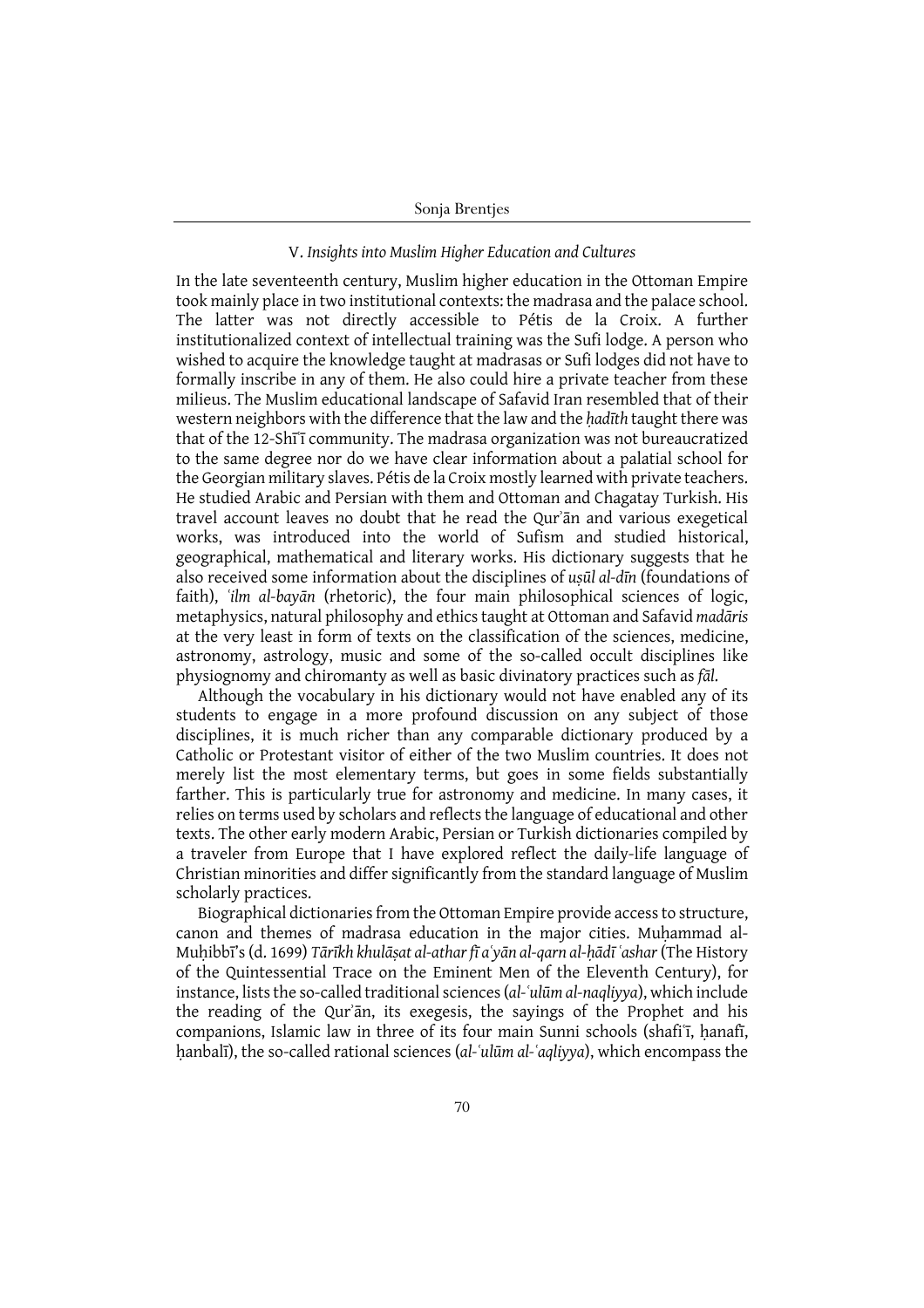two disciplines that teach the foundations of faith or law, philosophical subjects, medicine, for some authors also the philological disciplines and occasionally astrology, alchemy and parts of magic, and finally the mathematical sciences (*al-ʿulūm al-riyāḍiyya*) with geometry and mensuration, arithmetic, algebra, number theory and magic squares, astronomy and theoretical music (al-Muḥibbī 1284/1867). Manuscripts indicate that within the cluster of the philological disciplines of grammar, declination or semantics, but often not specifically listed in Ottoman biographical dictionaries as subjects of study, the earlier disciplines of *adab* also had their place. Pétis de la Croix's dictionary reflects this component too as it provides its readers with words, expressions and phrases from the rational and the mathematical sciences.<sup>45</sup>

Educational institutions appear regularly. Most of them are correctly identified in Arabic, but not all of them correspond precisely to the French original. In most of those cases, this reflects the existence of cultural boundaries, which I will discuss in section six. In contrast to many of his traveling contemporaries, Pétis de la Croix knew that there existed two types of schools: *kuttāb* and *madrasa*. <sup>46</sup> He identifies them as *classe* or *école*, without explaining their difference, the first being for children acquiring elementary education, the second for adolescents and adults who had progressed to the higher stage of learning. On a later occasion, he translates *college* as *madrasa*, *madāris*, indicating therewith his understanding of the level of education provided there.<sup>47</sup> Afterwards, he identifies the students at the *kuttāb* as children, although this is limited to the Arabic translations where the word *escolier* is used (*awlād al-kuttāb*).48

It should be highlighted that often, although not always, the French part of the dictionary lists feminine forms for nomina. This applies also to students. The French feminine form *escolieres* is rendered as *banāt al-kuttāb*. <sup>49</sup> European travelers to the Ottoman Empire reported since the second half of the sixteenth century about elementary schools for girls.<sup>50</sup> Teachers (maitre, precepteur) are rendered as *muʿallim*, *ustādh*, *murabbī* and the Turkish *lālah* (sic).51 In a variant of the master he translates *maitre aux arts* as *mullā*, *muʿallim*, *shaykh al-kuttāb* and *mudarris*,

<sup>45</sup> Ibid., p. 44, 53, 55, 58, 71, 74, 78, 96, 147, 156, 194, 206, 220-1, 267, 270, 286, 297, 544, 554, 571, 708– 709, 785, 788, 798–799, 1310–1311, 1318, 1337, 1390, 1411–1415, 1547, 1551, 1556–1558, 1570–1571 et al.

 $^{46}$  Ibid., p. 275.

 $\frac{47}{48}$  Ibid., p. 286.

 $^{48}$  Ibid., p. 320, 555.

Ibid., p. 555.

<sup>50</sup> SONJA BRENTJES, « The Interest of the Republic of Letters in the Middle East, 1550–1700 », *Science in Context*, 12/3 (1999), p. 435–468.

<sup>&</sup>lt;sup>51</sup> Ibid., p. 1017, 1348; the term is of Turkoman origin; see CLIFFORD EDMUND BOSWORTH, «Lālā », in PERI J.BEARMAN et al. (eds.), *Encyclopaedia od Islam*, New Edition, vol. XII, Supplement, Brill, Leiden 2004, p. 547.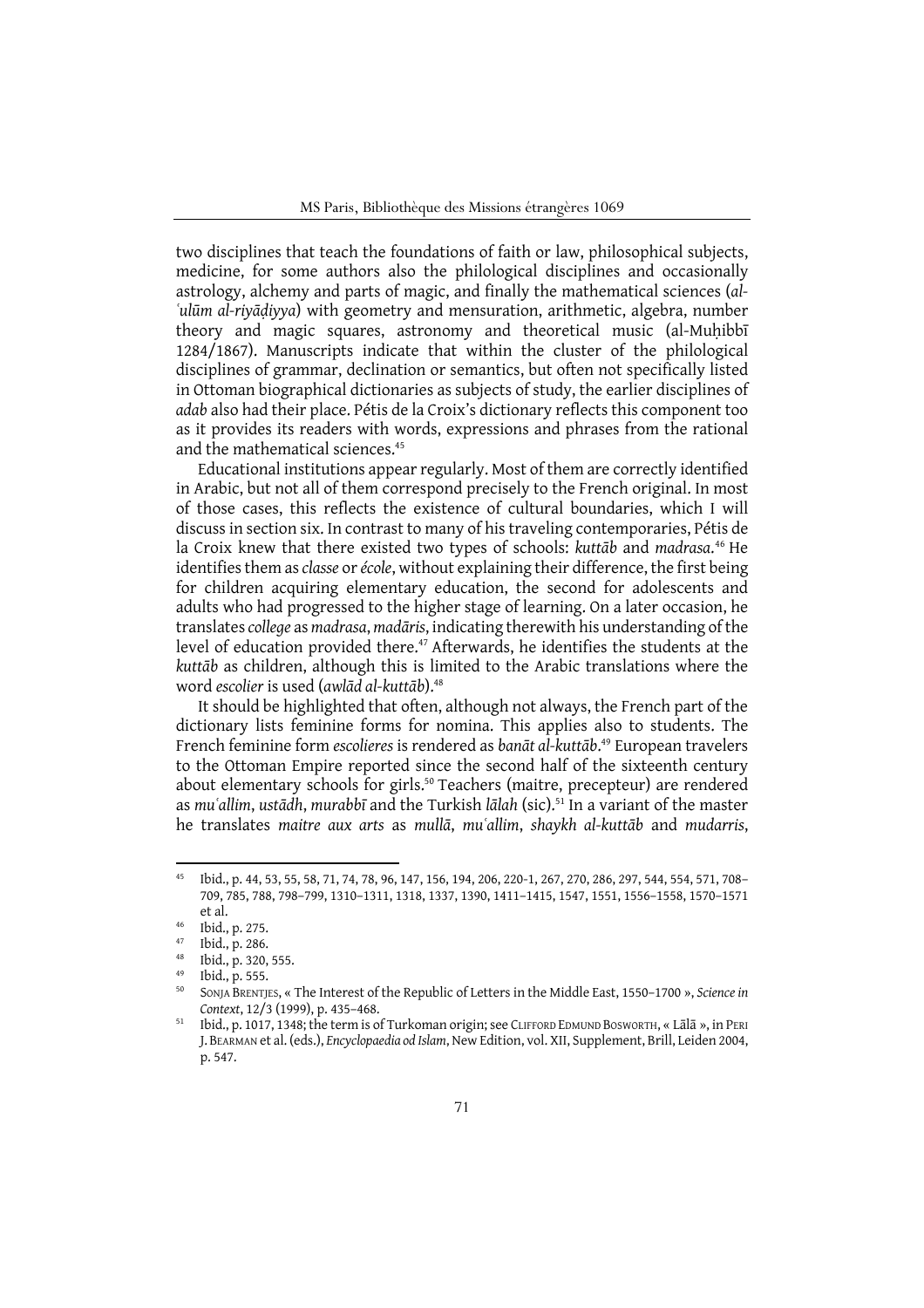equalizing thus the different terms on the level of the kind of knowledge, which they teach. On the institutional level, however, he ranks these terms differently. He identifies, for instance, the *madrasa* not only as a school, but also as an academy. Hence, he translates *mudarris* also as *academicien* as well as *professeur*. 52

More revealing about the familiarity of the dictionary's compiler with the customs inside the *madrasa* than the mere names of the two kinds of schools and their teachers is the set of correspondences that he provides for words like *débat*, *debatre ou disputer*, *disputte*, *dissertation*. <sup>53</sup> He listed as members of their semantic field in Arabic munāzara, bahth, mubāhatha, jadal, mujādala, munāzaʿa, munāqara, *musājara* (sic, *mushājara*) and *mushātama*. Under the entry *débat* he attributes all those activities and disciplines to the *madrasa*: « kamā tajrī fi l-madāris » (as they take place in the *madāris*).54

The amusing aspect of the list of Arabic terms is that Pétis de la Croix clearly understood the ad hominem nature of many debates and controversies that *madrasa* teachers and other scholars engaged in, but concealed them to his French readership. While the first part of the Arabic terms except for *baḥth* and *mubāḥatha* also can signify highly offensive oral encounters, the second part is outspokenly mean. The scholars bicker, quarrel, wrangle, fight or vituperate.

Pétis de la Croix non-surprisingly also learned the terminology of codices, copies, commentaries, gloses, supergloses, epitomes or quotations: *ṣaḥīfa*, *nuskha*, matn, sharh, hāshiya, tafsīr, ta līga, ta wīl, khātima, tatimma, mukhtasar and mu'jiz (sic), *isnād* and *shahāda* or *istishhād*. <sup>55</sup> A commentary with quotations he translates as *sharḥ bi-qāla aqūlu* (a commentary with: he said: I say).56 Since the latter is not a technical terminus, but a description of a textual mode, he probably learned it through reading philosophical or theological texts with his Muslim teachers.

In addition to names of disciplines, institutions, professions and scholarly themes, the dictionary also lists names of scholarly authorities and in a few cases designations of historical periods. Here it becomes clear that the compiler wished to help visitors of the two Islamicate empires, above all probably missionaries, to broaden the knowledge of ancient authorities among the people they encountered during their travels. There is no name of a scholar from any Islamicate society to be found in the dictionary. Nor does it contain names of early modern scholars from France, England, the Low Countries, Italy or Germany. The only scholarly authorities who appear in the book lived in antiquity and are mostly of Greek and to a small extent of Roman descent. In some cases, Arabic or Arabo-Syriac transliterations, which clearly come from local sources in the Ottoman or Safavid

<sup>52</sup> MS 1069, p. 5, 1394.

<sup>53</sup> Ibid., p. 420–421, 521–522.

 $\frac{54}{55}$  Ibid., p. 420.

<sup>55</sup> Ibid., p. 272, 280, 285, 625, 627, 670, 789, 1132.

<sup>56</sup> Ibid., p. 272.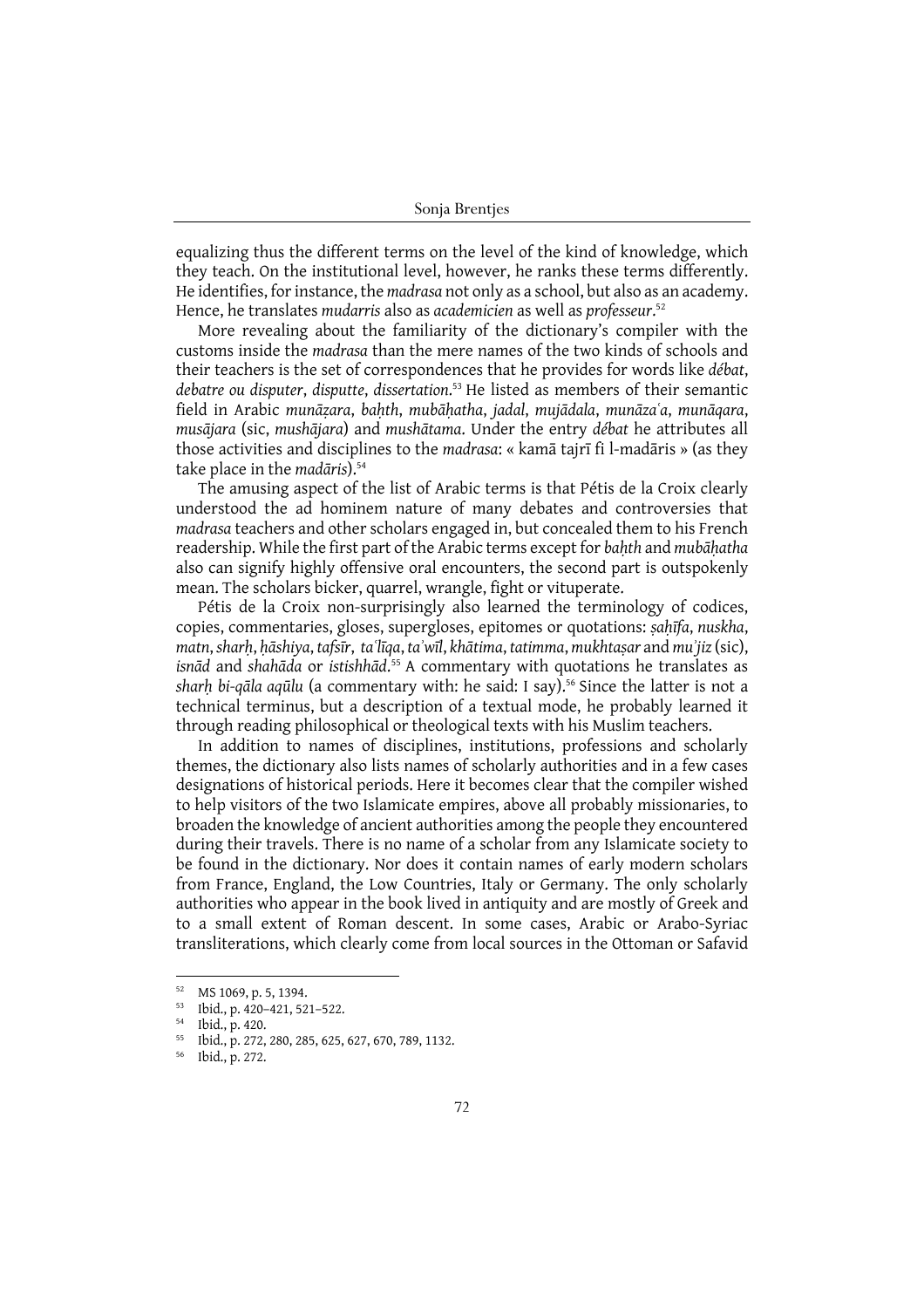Empires, are used as for instance for Aristotle: *Arisṭū*, *Arisṭāṭālīs*. <sup>57</sup> In other cases, such Arabicized forms are avoided and Greek or Latin forms are transliterated as for Pliny, although the French uses the vernacular forme *Pline*: *Bilīnīyūs*. 58

Let me now turn to the dictionary's scholarly content. Its vocabulary shows that in the late seventeenth century ancient and medieval theories, concepts and subjects continued to be appreciated and believed in. The new sciences are almost invisible. Aristotle's concept of the first mover, the differentiation of the soul in intelligible and sensible or of animals in rational and irrational, the theory of the four elements, the identification of meteors as « sublime exhalations of high air », humoral pathology and astrological, divinatory and alchemical themes are explicitly represented, while the new ideas of gravitation, differential and integral mathematics, the inclined plane, heliocentrism or ellipses as planetary paths are absent.59 Even more particular expressions such *corps elementaire* testify to Pétis de la Croix's intellectual affiliation to late scholastic Aristotelism in Christian Europe. $60$  Nonetheless, the new atmosphere in the sciences and the production of books in some European countries left an imprint on the dictionary's vocabulary. It talks of printing (*ṭabʿ*), printing presses (*maṭbūʿ*), journals (*daftar yawmī* [daily notebook, register, ledger]), ingenieurs (*muṣannif al-ālāt al-ḥarbiyya wa-miʿmār alḥuṣūn* [the composer of war instruments and the architect of fortresses]), innovations (*bidʿa*) or inventions (*ikhtirāʿ*, *ayjād* (sic, *ījād*) [only for the second word: production, creation]).<sup>61</sup>

This small list of terms illustrates the main problems that Pétis de la Croix faced and the choices he made. *Daftar yawmī* intensifies the meaning that the word *daftar* had acquired in the early modern period as a register or ledger with daily made entries, but it certainly does not describe the newspaper, which Pétis de la Croix apparently had in mind. But since there did not yet exist newspapers in the Ottoman or Safavid Empires, his choice to specify that he meant some daily (made) booklet is the closest he could come to transfer the meaning of the new product. He made a similar choice when he described the content of the word *ingenieur*. He could have chosen *muhandis*, which was a well-established Arabic term for builders of canals, water-lifting and similar machines or architects in general. But he obviously wished to explain the French neologism *ingenieur* and its professional content and status to an audience in the Middle East.

*Ikhtirāʿ* seems to have been a more widely spread term with the meaning of invention in the two early modern Islamicate societies, since it is found in the same interpretation in a Persian-Italian dictionary with later added Turkish and

<sup>57</sup> Ibid., p. 78.

<sup>58</sup> Ibid., p. 1303.

<sup>&</sup>lt;sup>59</sup> Ibid., p. 44, 71, 114, 147, 198, 202, 265–266, 322, 524, 527, 850, 856, 923, 1012, 1061.

 $^{60}$  Ibid., p. 361.<br> $^{61}$  Ibid. p. 884.

<sup>61</sup> Ibid., p. 884–885, 910, 914, 933, 942.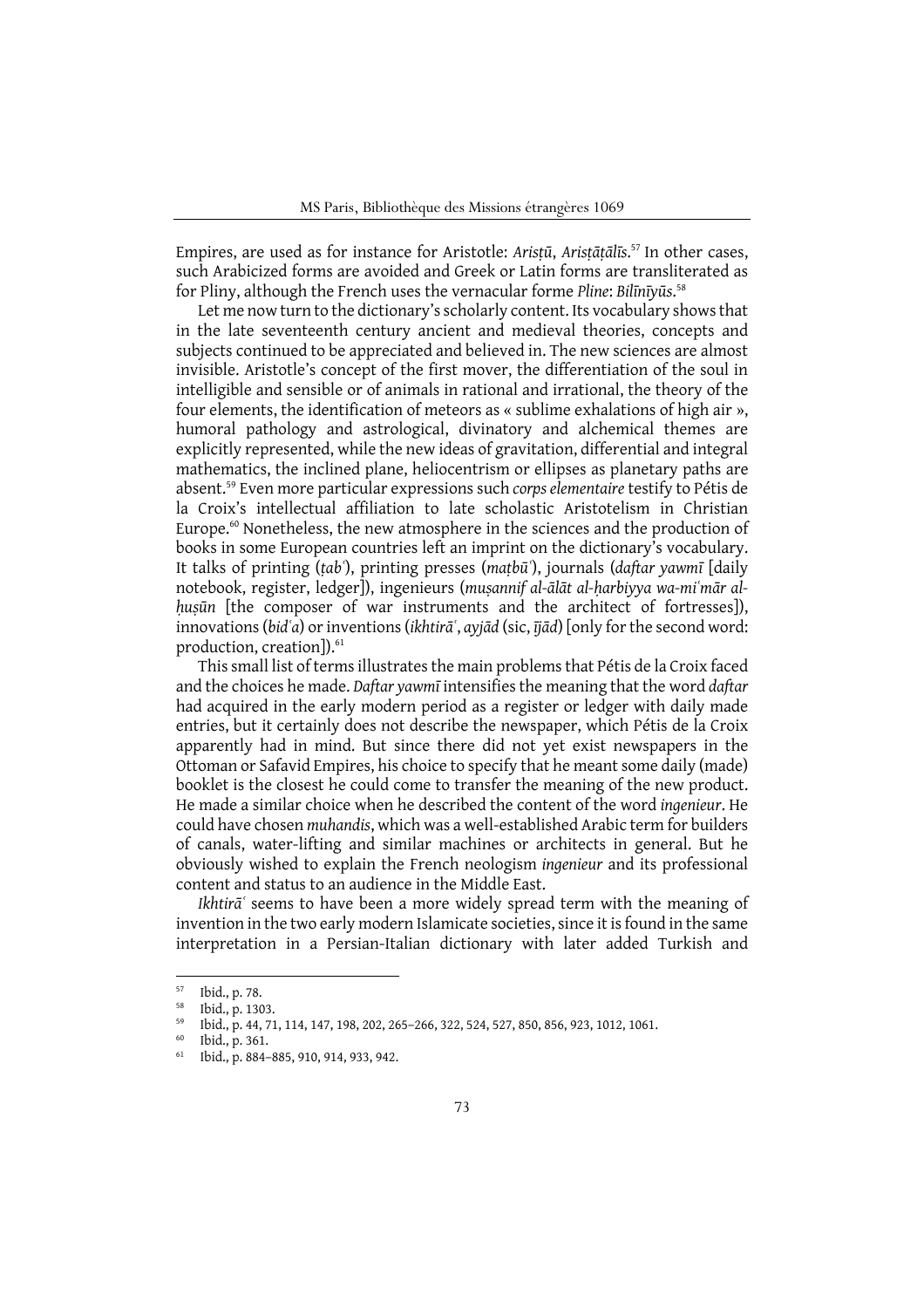Armenian translations, in all likelihood produced by a Carmelite missionary in Isfahan before 1622.<sup>62</sup> *Īyād*, however, may have been of a more limited usage, if it is not another example of Pétis de la Croix's own identification as rendering sufficiently well the French term.

Problematic is the translation of *innovation* by *bidʿa* without further explanation or specification, since here a French term with by then positive connotations is identified with an Arabic term with clearly negative meaning. The Persian-Italian dictionary shows that this negative meaning was fully understood by the missionaries: *inuentione mala* = *bidʿat*. <sup>63</sup> If Pétis de la Croix thought that the French invention had a negative connotation like *bidʿa*, he either worked with a much older vocabulary, compiled in the 16th or earlier 17th centuries when indeed invention was not yet primarily considered as a positive act, or he was one of those who rejected the semantic change of the word longer than other parts of French society. A *nouvelle question* or a *nouveau cas* he translates as *ḥadītha*, a word, which, while less spectacularly negatif, had also drawn critical comments from conservative corners, when the Mamluks described with it the changes they had introduced in the Meccan customs of pilgrimage.<sup>64</sup>

Mostly absent are the traditional sciences and *taṣawwuf* (MS 1069, pp. 296, 508, 729, 1572, 1884). This is surprising not only because Pétis de la Croix spoke freely about his study of the Qurʾān, *ḥadīth* and Sufi practices in his travel account, but because the knowledge of religious doctrines and beliefs was essential for diplomacy and the apostolic mission. The few terms present in the dictionary suggest moreover that the clientele of the dictionary was meant to converse primarily with Sunni Muslims. For such an interpretation speaks, for instance, the claim « tout le mahometisme roule sur le hatits (sic) », (madār al-islām ʿalā lhadīth) and the absence of any clear Shī<sup>T</sup> pronouncement (MS 1069, p. 1572).

## VI. *Religious Matters*

The vocabulary on educational and intellectual matters of the anonymous dictionary favors Muslim institutions and traditions. This differs when religious matters are concerned. Here, it is clearly the French user of the dictionary whose upbringing, beliefs and expectations are privileged. New Catholic institutions like the Propaganda Fide, new communal developments among Christians in France, the Low Countries und German lands like Lutherans or Huguenots are mentioned and conversion is taken to mean exclusively conversion to Catholicism, although the Arab speaker would not always understand this point with certainty.<sup>65</sup> A new

<sup>62</sup> MS Città del Vaticano, Biblioteca Apostolica Vaticana, Borg. Pers. 14, fol. 131a,20.

<sup>63</sup> Ibid., fol. 131b,1.

MS 1069, p. 1135.

<sup>65</sup> Ibid., p. 321, 350–351, 853, 1007.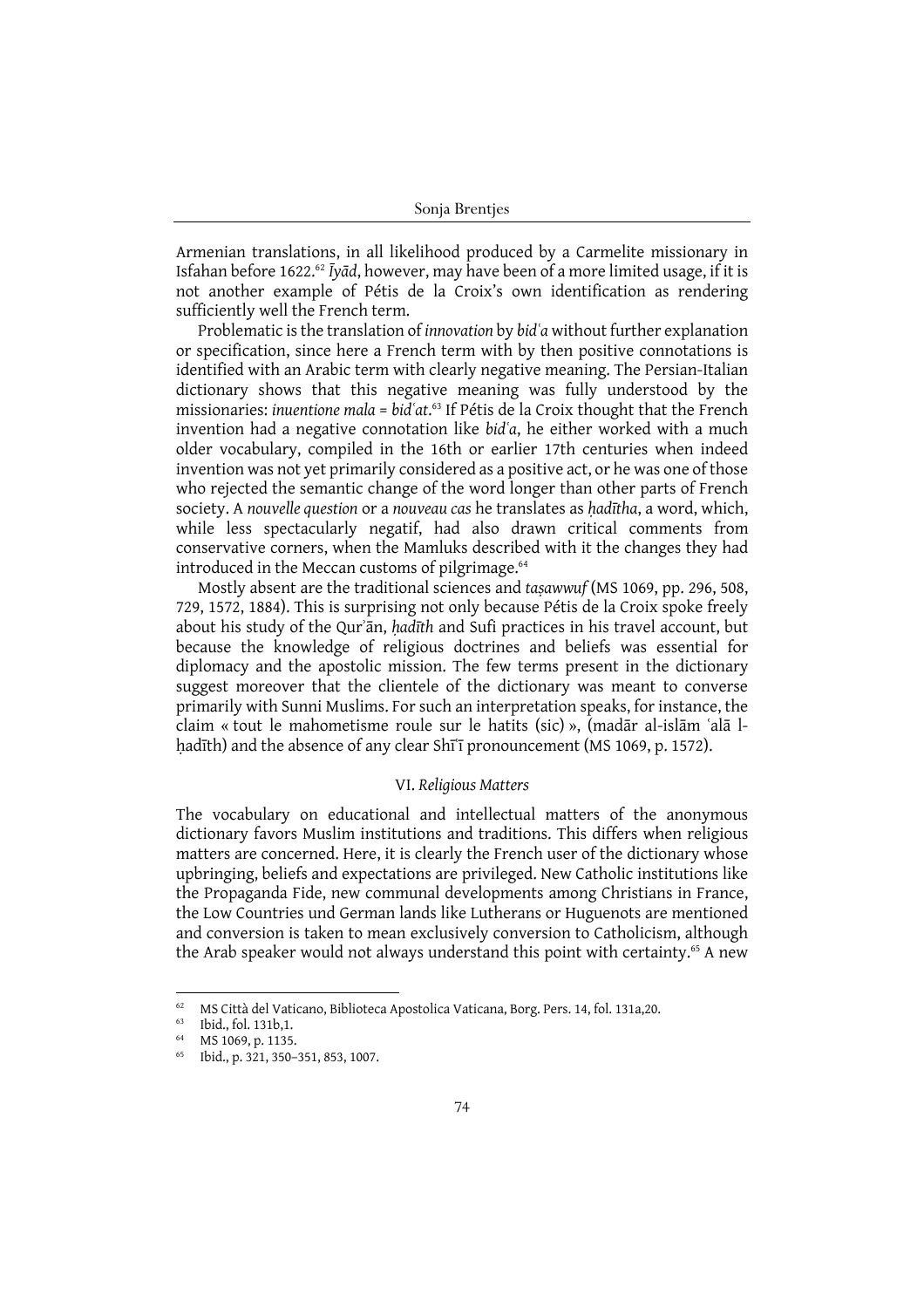convert is, for instance, called in Arabic *qarīb al-ʿahd bi'l-dīn* [having adopted recently the faith (or religion)].<sup>66</sup> This could be, of course, any kind of religion. This is, however, part of Pétis de la Croix's intention when speaking about religions. They are clearly not of equal standing to him. Conversion to Islam, for instance, is not seen as a choice between religions, but as a choice between people or states.<sup>67</sup> Some of this vocabulary is presented with negative sub-tones. In numerous cases, the Arabic correspondances are either transliterations or translations produced by Pétis de la Croix himself. Although Pétis de la Croix undoubtedly also learned with Syriac Christians, their religious doctrines have no presence in the dictionary, although he mentions their language Syriac and their designation as a religious community.68 If expressions refer to Islam, it is declared to be a doctrine created by Muhammad, i.e. Mahometisme, or a false religion.<sup>69</sup> In a few cases like the annunciation of the virgin, Muḥammad's companions, the five prayers or Muhammad's flight from Mecca the correct local expressions are presented.<sup>70</sup> In one case, he identifies in French an Arabic term as shared by Muslims and Christians, explaining that *qibla* means « the place towards which one turns for praying to God; with the Christians Jerusalem; with the Mahomedans Mecca ».<sup>71</sup> On the Arabic side, however, he adds two exclusively clearly Islamic terms, i.e. *kaʿba and baytu llāhi l-ḥarām* [the Holy house of God = *kaʿba*]. Between the two is written *baniyya*, possibly a mispelling for *binya*, which is a much more general term than any of the other three, since it means building structure.

The Christian vocabulary includes basic Christological events like the annunciation of the virgin, apocalypse, beatitude, epiphany, eucharisty, the religious acts in human life like baptisme or apparition, religious ways of life like the anachorete or the purpose of the contemporary activities of Catholic orders in the Ottoman or Safavid Empires like the apostolat, conversion and the writing of apologies, institutions like the already mentioned Propaganda Fide or the archbishopry and important figures of different standing like God's lamb, the antichrist, the apostles, Christophles, Barabbas or Chrysosthomos.<sup>72</sup>

As in other semantic contexts, religious vocabulary is not only presented in single words, but important concepts are also narrated in form of short sentences like « Il luy apparut en forme de colombe ». <sup>73</sup> When a Christian term does not exist for rendering an Islamic term properly, Pétis de la Croix sometimes correctly explains their significance as is the case with *barzakh*. Here he explains in French:

 $^{66}$  Ibid., p. 351.

 $^{67}$  Ibid., p. 1827.

 $^{68}$  Ibid., p. 1727.

Ibid., p. 1728.

<sup>70</sup> Ibid., p. 50, 296, 1371, 1545.

 $^{71}$  Ibid., p. 1370.

 $\frac{72}{12}$  Ibid., p. 50, 54, 56, 58–59, 61, 75, 135, 144, 265, 626, 654.

Ibid., p. 61.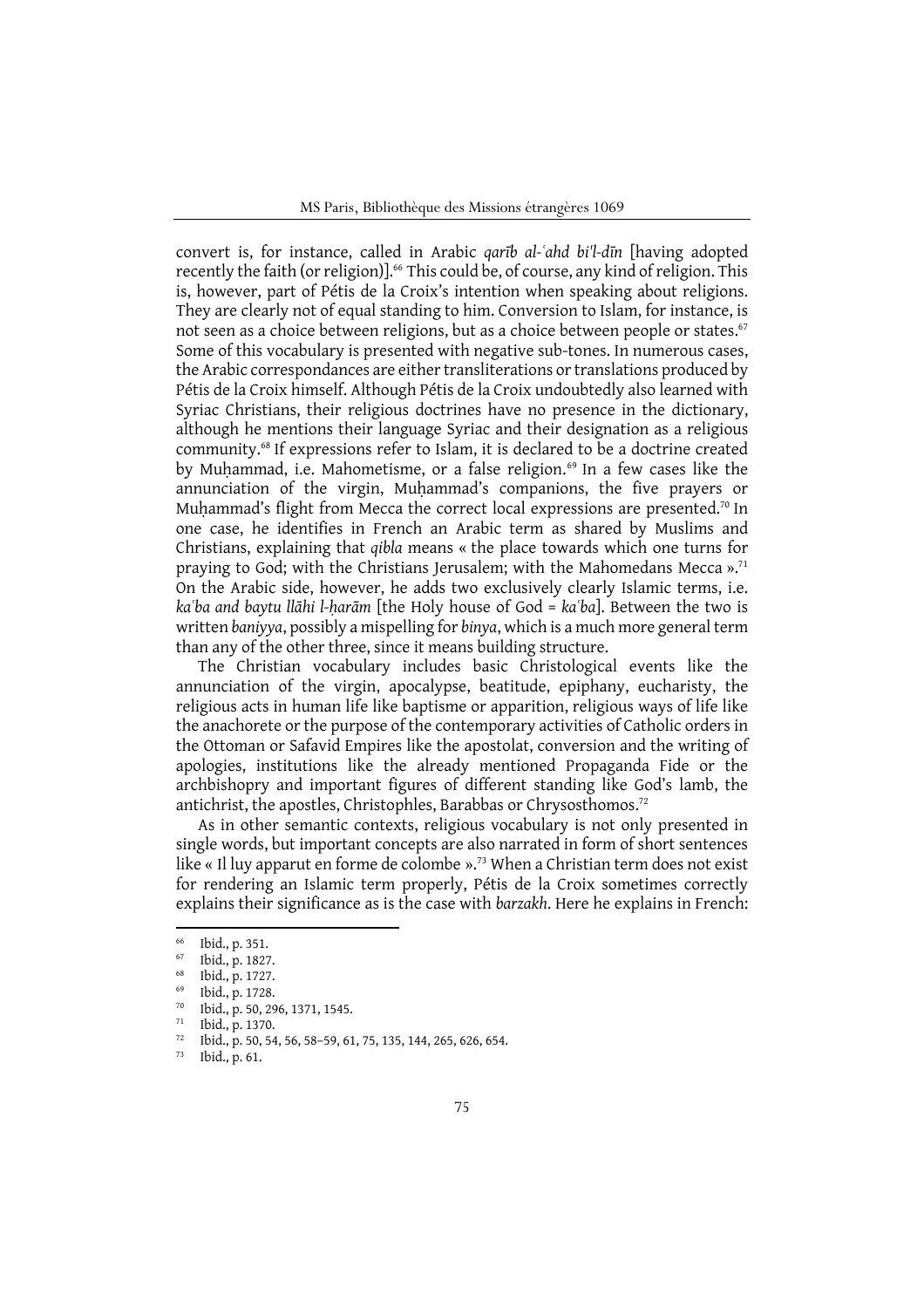« Limbe sejour des ames depuis la mort jusquau jour du jugement selon les mahometans » [limbo, abode of the souls since the death until the day of judgment, according to the Mahomedans].<sup>74</sup> In cases, where the religious concepts are shared between Christianity and Islam, Pétis de la Croix provides in Arabic only the Christian description, ignoring the Islamic alternative. The French terms do not indicate this cultural reductionism. An example is *ascencion*, which is translated as « irtifāʿ sayyidinā al-masīḥ ilā l-samāʾi » [the ascension of our Lord, the Messias, to the heaven].<sup>75</sup> In the corresponding Islamic context, the lengthy descriptive translation could be simplified to *miʿrāj*. Since it is highly unlikely that Pétis de la Croix did not know neither the word nor the story told about it, his abstention from using Islamic terminology and providing information about Islamic concepts and stories was in all likelihood a conscious, intentional decision. Since he says in his travel account very clearly that in Iran Christians, in particular foreign visitors, could speak comparatively freely about their religious beliefs and traditions, while their Muslim hosts would reply with information on their own beliefs and traditions, this lack of Islamic religious terminology and concepts seems to underline that the dictionary's users were primarily seen to be active in Sunni Mediterranean societies.<sup>76</sup>

One of the relatively few Islamic concepts in the dictionary is *ismāʾu* (sic) *llāhi lḥusnā* [the beautiful names of God].77 Pétis de la Croix translated the expression as *les attributs de Dieu* [the attributes of God]. This rendition is surprising, since it interprets the expression instead of translating it. Moreover, it limits the rich discussions of divine attributes to the concept of God's 99 names.<sup>78</sup> But a look into Pétis de la Croix's Arabic-Latin dictionary shows that he indeed believed the two translations to be valid. This is one of the instances referred to at the beginning that link the two dictionaries with each other. Vocalizing the expression in the same manner as in M 1069, he rendered it in Latin as *99 nomina sancta seu attributa dei*. 79

Another Islamic concept given in MS 1069, which was important for polite behavior, is the wish that God may have mercy upon an interlocutor and the proper answer to such a wish, namely « may God recompense you ».80

Pétis de la Croix registered even less terms about Jews and their beliefs and practices than those referring to Islamic matters. They are historico-geographical terms like Galilee or Judea, the name of the religion and its practioners together

 $\frac{74}{75}$  Ibid., p. 988.

 $^{75}$  Ibid., p. 87.

<sup>&</sup>lt;sup>76</sup> PÉTIS DE LA CROIX, « Extraits du Journal », ed. LANGLÈS, p. 317.<br><sup>77</sup> MS 1060, p. 103

MS 1069, p. 103.

<sup>78</sup> See, for instance, CATARINA BELO, « Muʿtazilites, Al-Ashʿari and Maimonides on Divine Attributes », *Veritas – Revista de Filosofia,* 52/3 (2007), p. 117–131.

<sup>79</sup> MS Paris, BnF, Arabe 4343, fol. 70a, 5-6.

MS 1069, p. 149.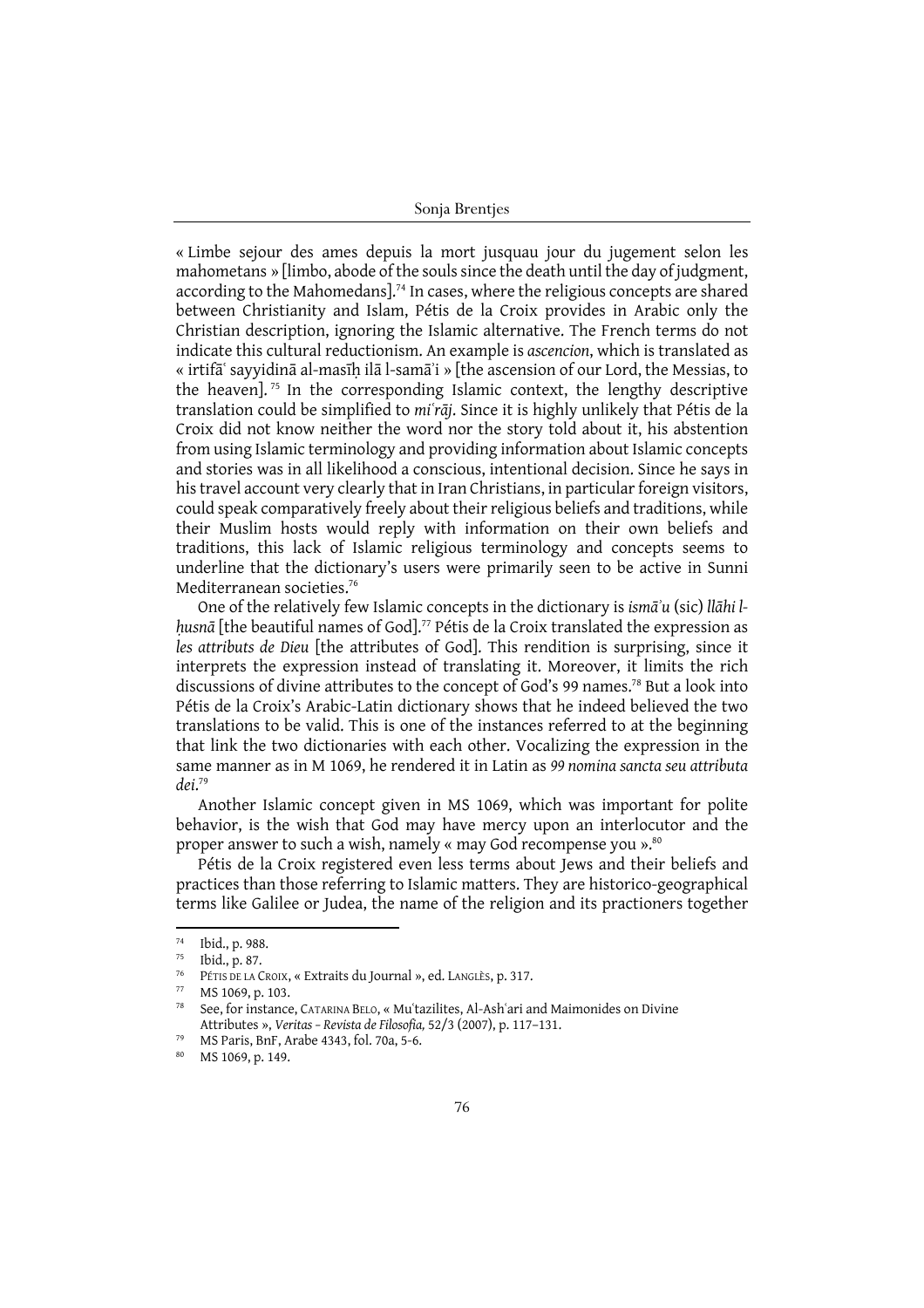with Judas Iscariot.<sup>81</sup> This meagre set of terms seems to be chosen because of their relevance for Christian history. Negative religious terms Pétis de la Croix wanted his readers to learn are *apostate, atheist, blasphemateur, blaspheme, la crusade contre*  les infidels, heretique, idolatrie, schismatique.<sup>82</sup> In his phrase on conversion he indicates one of the reasons why one has to know such words: to separate the good from the bad peas as in Cinderella's tale. Conversion to the Catholic religion meant to him « al-rujūʿ ʿan al-rafḍ wa'l-dukhūl fī l-dīn al-qātūlīqī » [revocation of disavowal and entrance into the Catholic faith].<sup>83</sup> The first half phrase carries, however, two further connotations. If « al-rujū 'an al-rafd » is read or heard in a context of early modern conversions from Catholicism (or Protestantism) to Islam, it could mean that Pétis de la Croix thought here of the return from being a renegade. If it is, however, read or heard in the context of inter-Islamic communal strife it could signify a return from or disavowal of Shī<sup> $\overline{1}$ </sup> Islam. This ambiguity may suggest that Pétis de la Croix learned such a phrase while in Aleppo, but certainly not in Isfahan, if it is not simply another case of his own efforts to describe what for him conversion to Catholicism meant.

## VII. *Politics, Navigation, Crafts and Commerce*

A very attractive aspect of Pétis de la Croix's dictionary is the remarkable number of words and compounds about navigation, war, captives, piracy, the crafts, diseases, plants, animals, alchemy and commerce. The dictionary clearly has one leg strongly anchored in the realities of life and diplomacy of the late seventeenth and early eighteenth century. It is not limited to elite knowledge cultures, religions and traveling. This quantitative presence of lived realities and the broad scope of its terminology leaves little doubt that one of the dictionary's functions was to provide future secretaries and interpreters of French ambassadors with the needed knowledge to talk about capitulations, the freeing of captives, arms and the treatment of diseases. Although no statistics is available for the dictionary since there does not exist yet a digitized form of it, the many terms for ships, anchors, pilots, cannons, bombs, guns, gunners, the arsenal, ports, troops, the leftovers of a battle, the compass, maps, admirals, sailors, corsairs, pirates, captives, ransom or bullets are amazing.<sup>84</sup> As other words of the dictionary, they reflect the culturally mixed activities on all levels of confrontation and cooperation in the Mediterranean, since they point to military as well as peaceful undertakings and use genuine Arabic words as well as transliterations of mostly

<sup>81</sup> Ibid., p. 949, 951.

<sup>82</sup> Ibid., p. 58, 97, 158, 403, 836, 866, 1609.

<sup>83</sup> Ibid., p. 350.

<sup>84</sup> Ibid., p. 46, 74, 79, 87, 144, 162, 168, 171, 194, 199, 201–205, 212, 229, 403, 409, 413, 423, 427–428, 700, 704, 729, 762, 780, 782, 905, 910, 978–979, 1044, 1093, 1099, 1108, 1115–1116, 1274, 1276–1277 et al.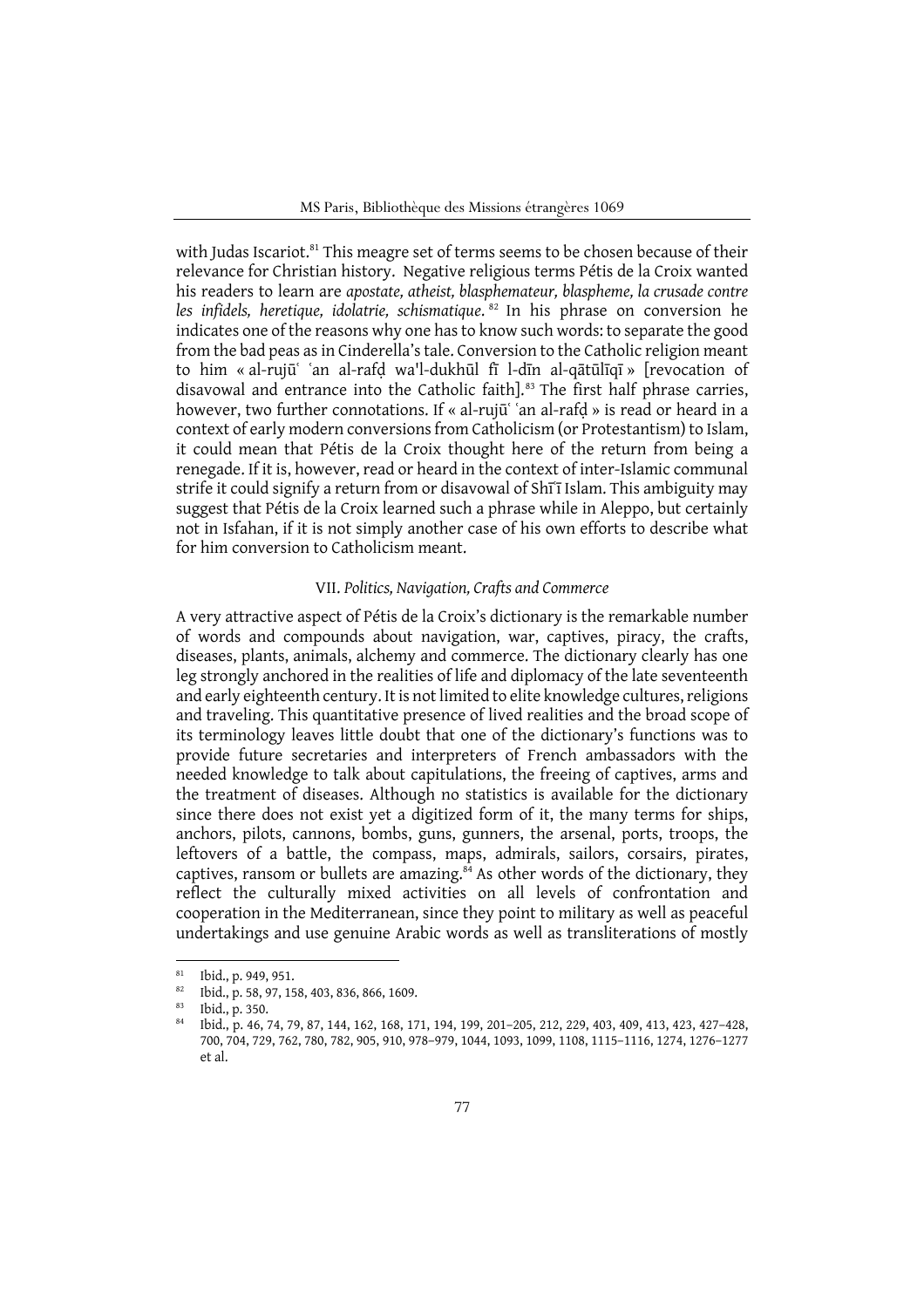Italian words. They are listed alone, side a side or together with each other. They also contain asymmetries as other word clusters in the dictionary, which either point to misunderstandings or shifts in semantic fields of older words. An example is the identification of *khanjar*, which still means *dagger*, as a *bayonet*. <sup>85</sup> The perhaps most interesting of the phrases connected to this word cluster is Pétis de la Croix's statement that money is the nerve of war.<sup>86</sup> Any Middle Eastern interlocutor would have missed his point, however, since the translations listed on the right side of the phrase say: *marāt* (sic) *al-jihād* [times of jihad]; *al-māl lā mulk illā bi-rijāl* [financial property only becomes supreme authority with men]; *lā rijāl illā bi'l-māl* [no men without financial property].<sup>87</sup>

Among the vocabulary for the crafts, craftsmen and produce like clockmakers, goldsmiths or builders, the words and expressions around the balance are particularly visible, since they appear more often and in greater variety than any of the other terms. Not only do the basic terms for the equal- and unequal-armed balances appear, i.e. *mīzān* and *qabbān*. <sup>88</sup> Pétis de la Croix also collected translations for the scales, the beam, the tongue, the counterweights, the people using such balances and a courtly office for balances.89 The head of the office was the *qabbānī*. 90 Some people with such *nisba*s have left texts behind, which are more than lists of weights, but deal with the theory of the balance. A search for the office in Arabic sources suggests that it already existed before and parallel to its use in the Ottoman realm. The fifteenth-century Meccan historian Ibn Fahd reported about various officials, among them the *mashhūd al-qabbān* (the one who witness the steelyards, weightmaster?), who imposed non-Islamic taxes on merchants.<sup>91</sup> Stilt collected a few references to the *qabbānī* from Ibn al-Ukhuwa (d. 1329) and al-Maqrīzī (1364–1442). They indicate that the task of such a person was to go to the market place with a steelyard and weigh for buyers and sellers. <sup>92</sup> No comprehensive history of the office exists, however, for any of the Middle Eastern dynasties.

## VIII. *Cultural Boundaries*

Cultural boundaries reflect the distances between social, economic and political structures and modes of living in different societies, here France, the Ottoman and

 $\begin{array}{c} 85 \ 86 \ 164 \ \text{p. 144.} \end{array}$ 

 $\frac{86}{87}$  Ibid., p. 1121.

 $\frac{87}{88}$  Ibid., p. 1121.

 $^{88}$  Ibid., p. 131, 1261.

<sup>89</sup> Ibid., p. 131, 140, 719, 964, 1261.

Ibid., p. 1261.

<sup>91</sup> JOHN MELOY, « Imperial Strategy and Political Exigency: The Red Sea Spice Trade and the Mamluk Sultanate in the Fifteenth Century », *Journal of the American Oriental Society*, 1231 (2003), p. 5.

<sup>92</sup> KRISTEN STILT, *Islamic Law in Action: Authority, Discretion, and Everyday Experiences in Mamluk Egypt*, Oxford University Press, Oxford 2011, p. 137–139.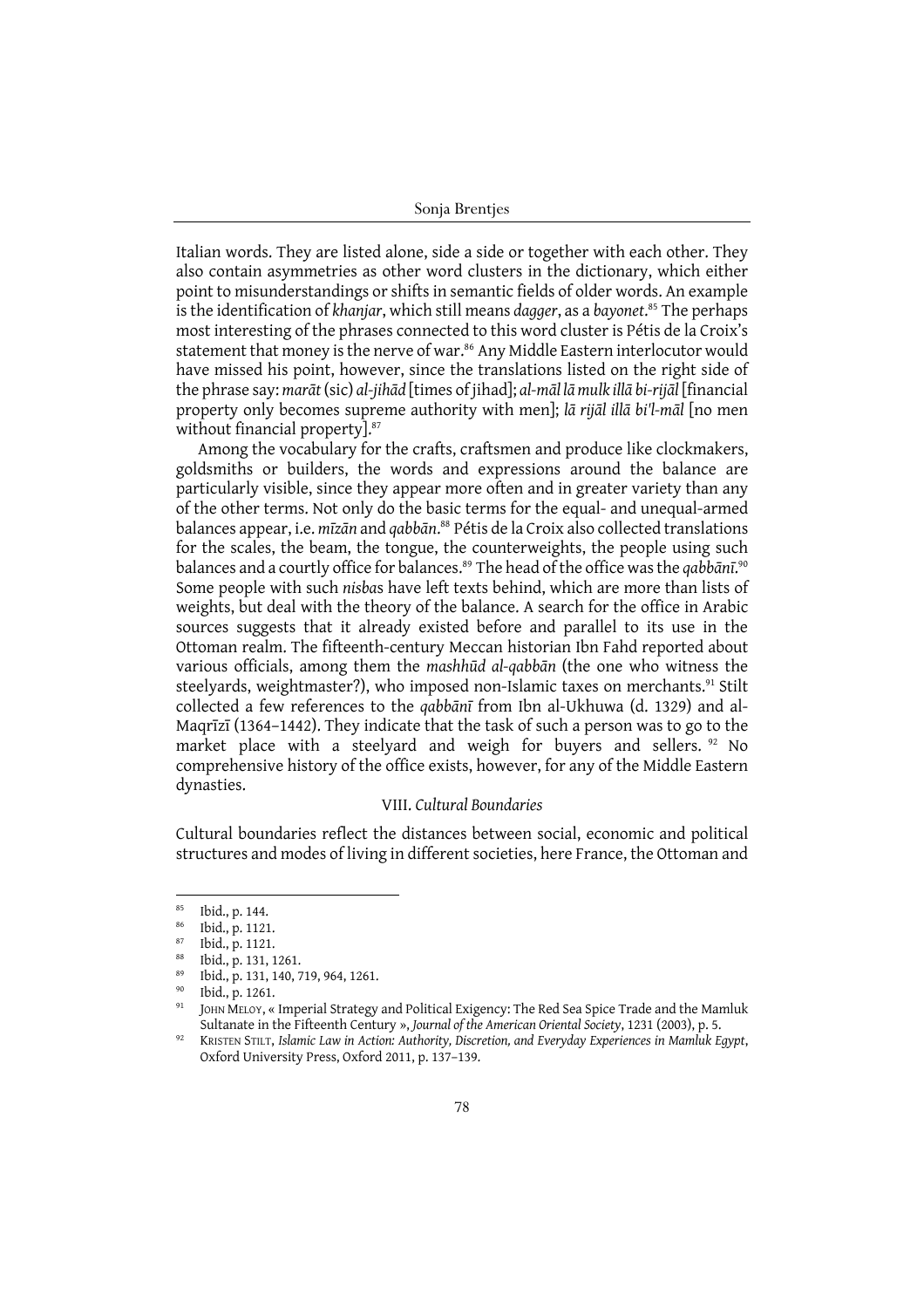MS Paris, Bibliothèque des Missions étrangères 1069

the Safavid Empire. When trying to render them comprehensible in a different language, one can opt for a cultural or a philological identification of the different items or one can try to explain their meaning to the other side. A cultural translation identifies one item here with an item there, like academy with madrasa. It also can translate a cultural identification of an item in its home culture rather than the item itself, like Christophle as the carrier of Christ. Philological rendition can also follow two different approaches. One is transliteration, where the foreign word is transliterated either according to its written or its spoken form. The other is the literal translation of its components. When meaning is explained, like in the case of Islamic religious matters, such explanations show the degree of familiarity of the dictionary's compiler with the beliefs, customs, instutions or structures of the foreign society as well as the willingness to recognize and respect difference.

Pétis de la Croix used all of these strategies in his dictionary when creating equivalences. Not all transliterations are, however, his invention. Several rather reflect the longstanding cultural mix and interdependence in and around the Mediterranean up to the Caspian Sea between Christian and Islamicate societies and their peoples. Literal translations of either the French or the Arabic terms can be found repeatedly. In some cases, Pétis de la Croix identified French institutions, customs or rituals with specific institutions, customs or rituals of the Ottoman and Safavid Empires. Most of them belonged to Muslim cultural spaces, but some also were borrowed from Christian communities. Finally, he identified terms from older Arabic literature with phenomena either from intellectual history in ancient or Latin Europe or from contemporary Ottoman and French politics and social stratification or geography at large.

Several such crossings of boundaries were quite successful and provided both reader and listener of the vocabulary with the chance to comprehend the other's meaning. In other cases, Pétis de la Croix's choices will have seriously misled an interlocutor in an Islamicate society. Examples of successful cultural translation are *baqlava* as *almond pastry*, *anachorite* as *ḥabīs* [hermite], *apoticaire* as *sharābāt<j>ī* [the producer and/or seller of syrups], *canonical* as *sharʿī*, or *Chaldea* as *ʿirāq al-ʿarab* or *ʿarabī* [the Arabic Iraq].93 Misleading are Pétis de la Croix's renderings of *academy* as *madrasa*, *tradition of the ancients* as *manqūlat al-salaf* [transmitted from the forefathers], *antarctic* and *arctic* as *southern* and *northern*, *authority* as *isnād*, which is a chain of transmitters of sayings of the Prophet or of other information, of *Babilon* not only as *bābil*, but also as Baghdad, *charlatan* as *liar*, comedy as *luʿbu* (sic) *taqlīdin* [a play of imitation]. <sup>94</sup> Babylon and Baghdad are located at different coordinates in Iraq, but European writers, travelers and readers believed against

MS 1069, p. 41, 50, 59, 199, 229.

<sup>94</sup> Ibid., p. 5, 51, 56, 76, 122, 127, 243, 289.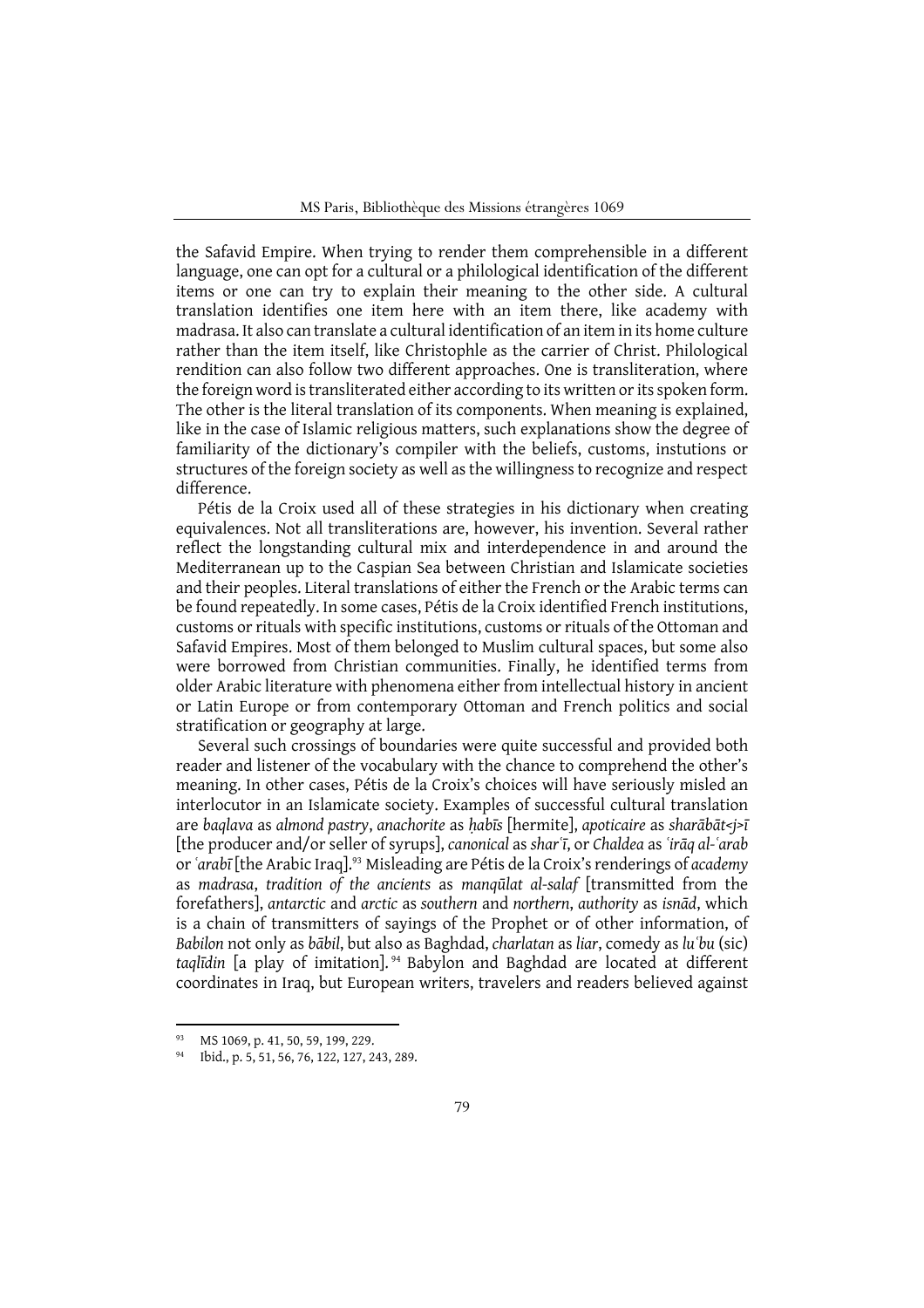better evidence well into the eighteenth century that this was not the case. Their desire to translate the Islamicate world into the geography and history of Greek antiquity overtook their willingness to trust eyewitnesses to the contrary like Pietro della Valle. The translation of comedy as « a play of imitation » tries hard to render a certain aspect of the show, but misses out in the sense that *laʿb* or *liʿb* means rather a game with balls, swords or horses, to name only a few examples, than a play on a stage. Even worse is Pétis de la Croix's decision to take *taqlīd* as the compound's second element, since this word would have first and foremost reminded a Muslim interlocutor of his legal duty to follow the interpretations of the law and other religious commandments by a *mujtahid* or renovator of Islam in any given century.

Depending on the mood of the listener to the following failed identifications, he might either become exasperated or shake his head in amazement about the incomprehensible information provided by his foreign guest. Pétis de la Croix's dictionary namely teaches that Mount Caucasus is Mount Qāf, the mythical mountain of the Qurʾān, which encompasses the earth, and that a censor is somebody who either bickers, getting in an argument or a denier.<sup>95</sup> The first failed identification might actually be the result of a mistake by the copyist, since the Caucasus is Qafqāz. The second identification had to fail, since there was no institution like censorship in Islamicate societies. The choice of Arabic expressions for such an unknown institution may, however, reflect Pétis de la Croix's own exasperation with its interferences in his life as an author.

Differences in the scholarly development during the sixteenth and seventeenth centuries between France and other Catholic or Protestan countries in Europe and Islamicate societies become also visible in Pétis de la Croix's efforts to build bridges. The word cosmography in the sense of geography did not exist and mathematical geography or geodesy had become a part of *ʿilm al-hayʾa*. Pétis de la Croix chose to ignore this disciplinary difference and translated cosmography as *rasm al-dunyā* [drawing of the world], *qiyās al-arḍ bi'l-handasa* [measurement of the earth with geometry] and *maʿrifat al-kūrat* (sic) *bi-ʿilm al-handasa* [knowledge of the sphere with geometry]. The profession of a cosmographer did not exist at all. Nonetheless, Pétis de la Croix identifies such a person as *rāsim al-dunyā* [the draftsman of the world].<sup>96</sup> An interesting choice, oscillating between Arabic and French concepts of curiosity in the seventeenth century, is the translation of *curious* with *lover of rare things* (or: *gifts*) and *curiosity* with *love of details*. <sup>97</sup> In Arabic, t*uḥfa* combines as its meanings *gift*, *curiosity* and *rarity* among other things, but not *details*. The love of details, on the other hand, is one of the aspects that defined the

<sup>95</sup> Ibid., p. 212, 219.

 $^{96}$  Ibid., p. 365.

Ibid., p. 413.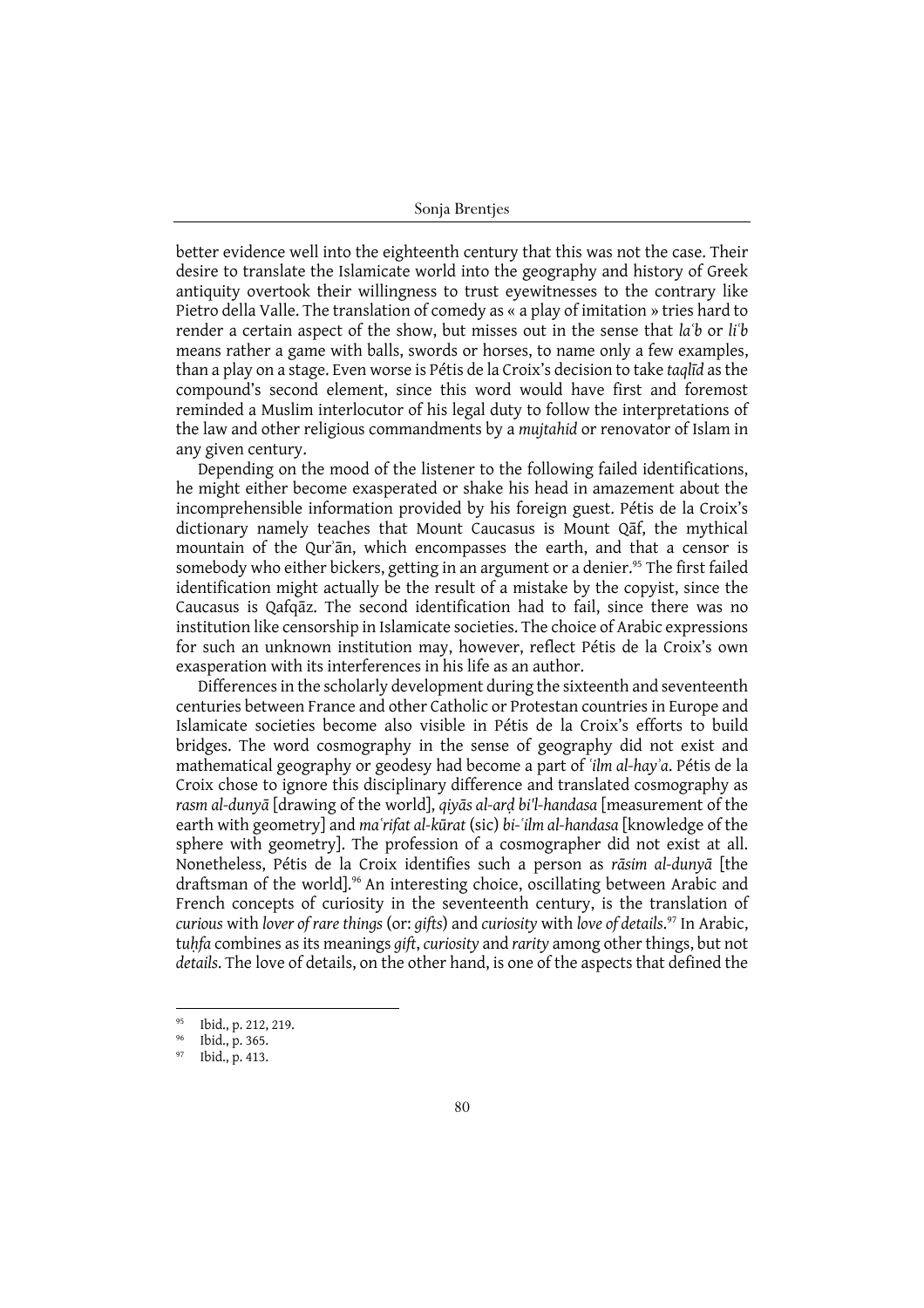newly found appreciation of curiosity in early modern Christian Europe, including France.

Between these two extremes there are translations that miss somehow the right point, although they are close to the intended meaning, or that impose a particular view, held by Pétis de la Croix, on an existing Arabic term. The type of almost correct cross-cultural renderings include simple mistakes in explanatory translations like the translation of *antipodes* as *people who live below the earth*, the reduction of a large field of meaning on the side of the French term by much more limited concepts as the translation of *apparition* as *dreams* and the effort to find some term used in Islamic scholarly culture for a historical period that they neither named nor considered of particular value to their own cultural identity as in the case of *antiquity*, which Pétis de la Croix first renders as *the old* and then by *the ancient philosophers*. 98

Finally, there are translations where it is not clear, which kind of transformation took place to produce the registered results. In two cases, for example, I could determine the language into which Pétis de la Croix translated only with the help of colleagues: strawberry (fraise) and raspberry (framboise).<sup>99</sup> The former is rendered in the dictionary as *qūjā bimishi* and the latter as *jilk*. 100 Allowing for errors with regard to the diacritical points and including the deviations between Arabic forms of Turkish words and the latters spoken forms, *qūjā bimishi* is most likely *koca yemiş*, while *jilk* renders *çilek*. Spelling errors are not the only issues here, however. At stake is also the history of fruit names. Today, *koca yemiş* stands for the reddish, globular fruits of the Arbutus unedo L. and *çilek* for strawberry. According to nineteenth- and early twentieth-century Turkish dictionaries, this was not always the case. The two terms could also signify other fruits. According to Şemseddin Sami, *koca yemiş* grows in the mountains and is similar to *çilek*. <sup>101</sup> Redhouse identified raspberry as *agaç çilegi*, commenting that it was a « strawberry that grows on a tree ». <sup>102</sup> Pétis de la Croix's dictionary might well reflect a similar linguistic and botanical situation for the late seventeenth century.

## IX. *Conclusions*

I hope to have provided sufficiently plausible arguments for my belief that the ancestor of the anonymous dictionary was in all likelihood compiled by François Pétis de la Croix between 1680 and 1713. I also hope to have shown that it is a

<sup>98</sup> MS 1069, 57, 58, 61.

<sup>99</sup> I thank Feza Günergun, Istanbul, Evrim Binbaşı, Bonn and Maria Pia Pedani, Venice.

<sup>100</sup> MS 1069, 747.

<sup>101</sup> ŞEMSEDDIN SAMI, *Kamus-i Türkî*, Ikdam Matbaasi, Dersaadet 1317 (1901–1902), p. 1090.

<sup>102</sup> JAMES WILLIAM REDHOUSE, *English and Turkish Dictionary*, pt. II: *Turkish–English*, Bernard Quaritch, London 1857, p.638.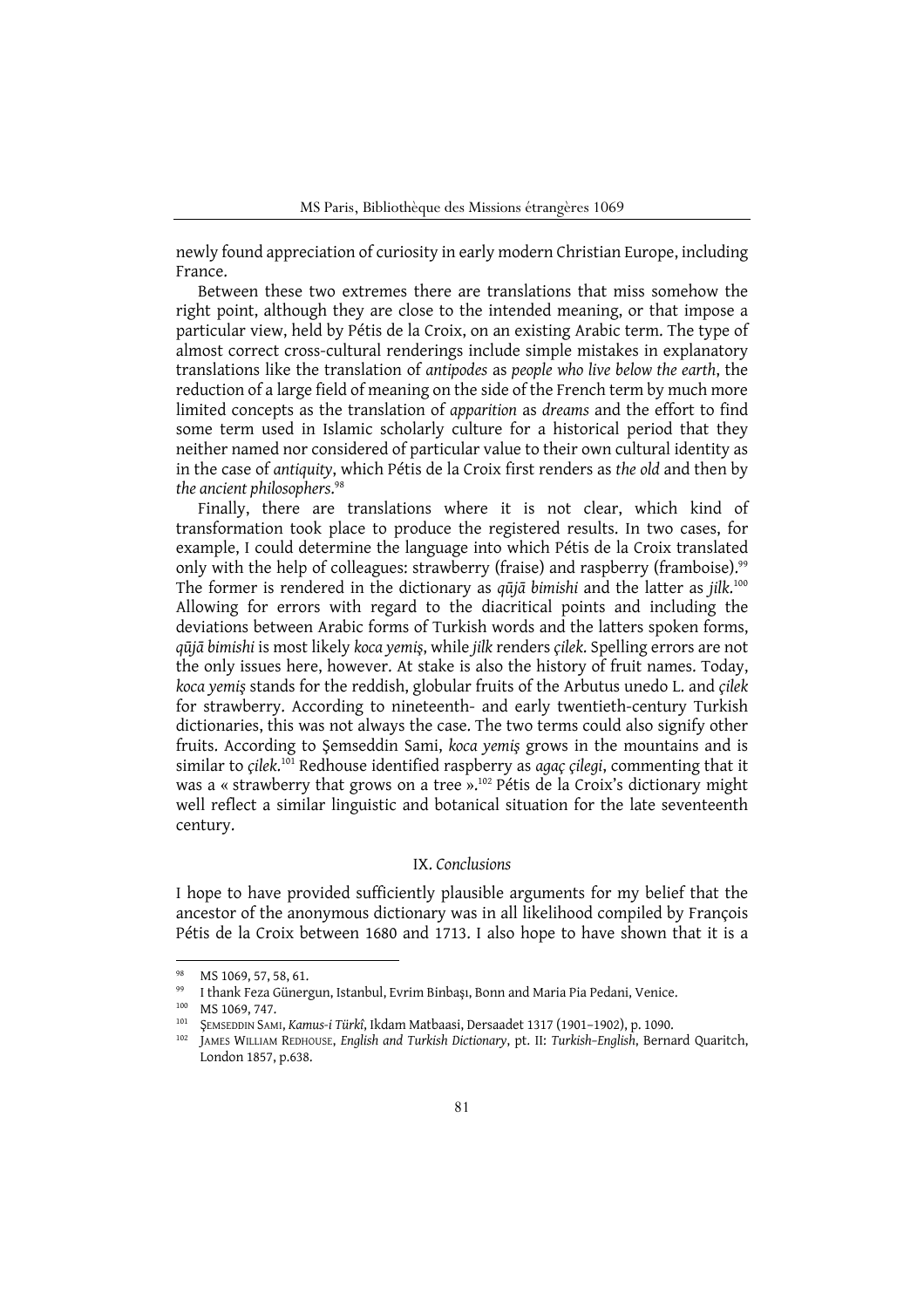unique product, full of impressive knowledge, insights, efforts of good will and cultural limitations. It was as much an offer to understand the people with whom a learner of the words, expressions and phrases of this dictionary might eventually converse as it was a chance to inform such potential intelocutors about political, social, cultural, religious, material and natural things of major interest to Pétis de la Croix and his contemporaries in France. The preference for Sunni interlocutors shines through a number of choices Pétis de la Croix made when deciding which words to include and how to render them. This is not surprising. The Ottoman Empire and the North African states of Tripoli, Tunis, Algiers and Morocco were the primary political partners of France in the late sevententh century.

The dictionary shows that it was possible for a seventeenth-century young Frenchman to acquire an intimate knowledg of the intellectual worlds of the Ottoman and Safavid Empires, even when he did not manage to cross all the cultural boundaries set by his upbringing in Paris. Muslim scholars in Aleppo and Isfahan accepted him as a student and taught him as if he were one of their more ordinary Muslim charges. It was the intellectual generosity of those teachers that transformed Pétis de la Croix into the most successful interpreter of the French court and gave him skills that were recognized and appreciated both by the French crown and its Muslim counterparts in North Africa and Istanbul.

The dictionary lives through the thus acquired amazing knowledge of the scholarly worlds of the Ottoman and Safavid Empires, its at times witty and at times critical ditties about scholars, wars and daily life as well as its cultural, intellectual and personal limitations to a one-sided recognition of Catholicism as the only true religion, an overwhelming focus on scientific content widely outdated in the late seventeenth or early eighteenth centuries and not clearly situated within Muslim scholarship. The dictionary leaves no doubt about Pétis de la Croix's particular familiarity with astronomy as practiced at the madrasa in form of a dominantly textual knowledge. But it also reveals minor traces of late-Aristotelian debates in Catholic and Protestant Europe, while being widely innocent of any of the new concepts, ideas and methods. The only inkling that this might not fully be a correct reflection of Pétis de la Croix's knowledge is the rendition of curiosity as love for detail, since this was a new rhetoric of knowledge and responsibility for the higher good during the first half of the seventeenth century. But it was mostly out of fashion by the end of that time.

The fact that this copy is not an autograph, but a product of someone else and the realm of readers, who actively corrected and annotated the work of the compiler, prevents a full understanding of which of the deviations and mistakes are the results of Pétis de la Coirx's work and which slipped in at a later stage. But the fact alone that the dictionary had been used, cross-referenced in its ancestor and with other knowledge products shows that the dictionary did not live as a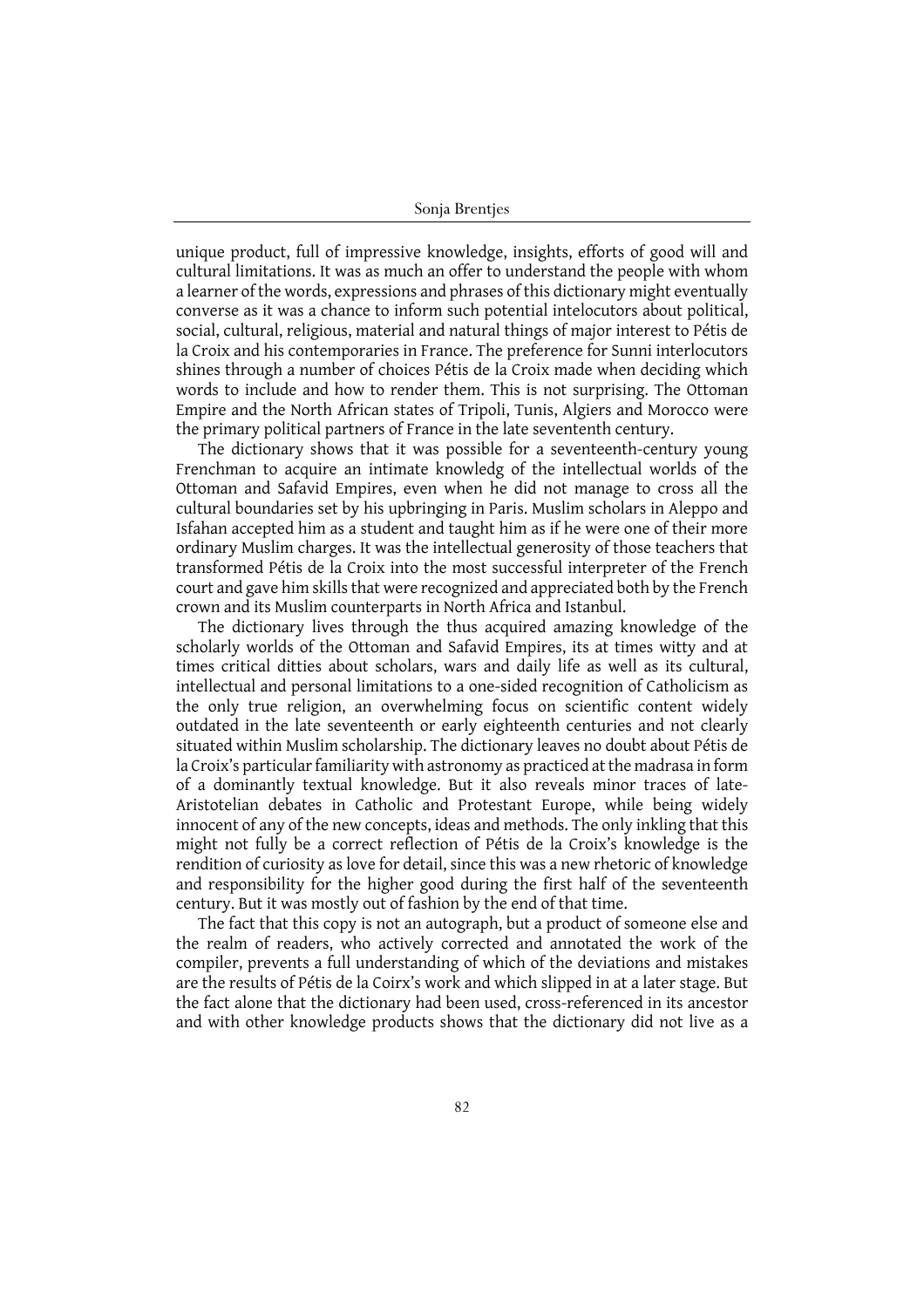lonely inhabitant of a dusty shelf. It had a life of its own. Too bad it cannot tell us who its users were and what they did with the newly acquired knowledge.

## *Bibliography*

Manuscripts

MS Paris, BnF, Arabe 1473.

MS Paris, BnF, Arabe 1683.

MS Paris, BnF, Arabe 4343.

MS Paris, Missions Étrangères, 1069.

MS Città del Vaticano, Biblioteca Apostolica Vaticana, Borg. Pers. 14.

## Texts and Studies

Ageron, Pierre, Mustapha Jaouhari, « Le programme pédagogique d'un arabisant du Collège royal, François Pétis de La Croix (1653–1713) », *Arabica*, 61 (2014), p. 396– 453.

Belo, Catarina, « Muʿtazilites, Al-Ashʿari and Maimonides on Divine Attributes », *Veritas – Revista de Filosofia,* 52/3 (2007), p. 117–131.

Bosworth, Clifford Edmund, « Lālā », in Peri J. Bearman et al. (eds.), *Encyclopaedia od Islam*, New Edition, vol. XII, Supplement, Brill, Leiden 2004, p. 547.

Brentjes, Sonja, « The Interest of the Republic of Letters in the Middle East, 1550– 1700 », *Science in Context*, 12/3 (1999), p. 435–468.

— « MS or. fol. 100. Adam Olearius' and Haq Virdī's (c. 1584–1650) Persian-Latin Dictionary », in Kirsten Baumann, Constanze Köster, Uta Kuhl (eds.), *Adam Olearius – Neugier als Methode*. Tagungsband zur Internationalen Tagung 'Der Gottorfer Hofgelehrte Adam Olearius. Neugier als Methode?' Schloss Gottorf, Schleswig, 24– 27. Juni 2015, Michael Imhof, Petersberg 2017, p. 144–151.

Galland, Antoine, *Journal d'Antoine Galland pendant son séjour à Constantinople, 1672– 1673*, ed. by Charles Schefer, Leroux, Paris 1871 (reprint Kessinger Publishing, LLC, Whitefish, MZ 2009; Cambridge University Press, Cambridge 2012).

— *Le Journal D'Antoine Galland (1646–1715): La Periode Parisienne (1712–1713)*, 3 vols., ed. by Frédéric Bauden et al., Peeters Publishers, Leuven 2011–2015 (Association pour la promotion de l'histoire et de l'archeologie orientales. Mémoires, 6–9).